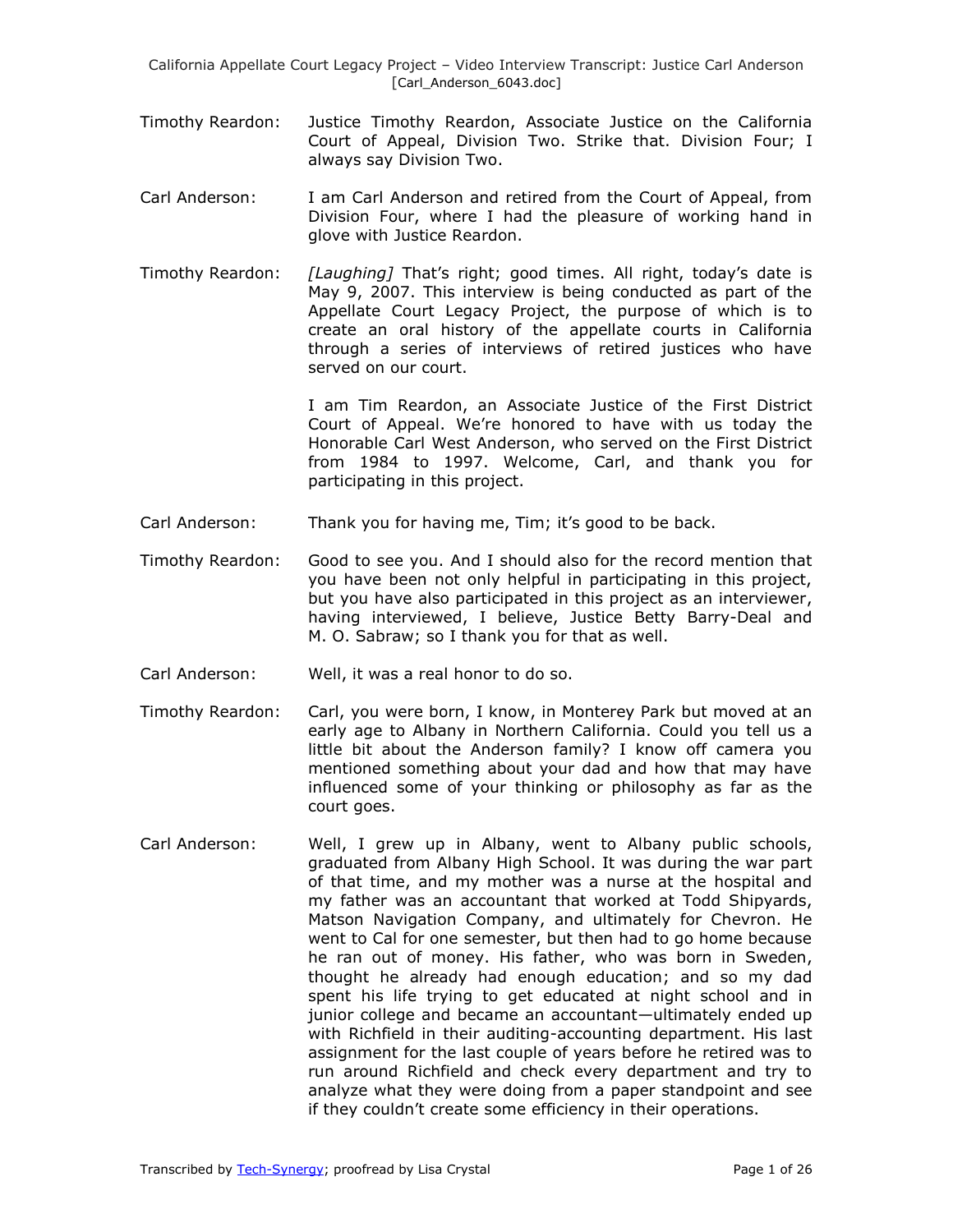So it was when Phil Carrizosa was interviewing me at one point, during our delay reduction project here, that he asked me what my dad did. He drew the connection, I didn't; I hadn't made any connection at all. What I was trying to do here at the Court of Appeal . . . by analyzing everything that was going on and trying to see if we really need to do this or don't do it, and if it's not necessary eliminate it; and try to reduce the backlog in our appeals.

Timothy Reardon: Well, I kind of agree with your thinking that came through in the Carrizosa interview that maybe your dad did somehow have an influence on you in terms of emphasizing efficiency, which is certainly something we'll discuss a little later in the interview. But probably the hallmark of your career on the court, aside from opinions that you've written and about the efficiency in the delay reduction, which I know was a goal of yours, was a very an important aspect of your career with the court . . .

> Now, you enrolled in UC Berkeley and graduated in 1957. I know you're an avid Cal, a football fan; so I take it from that, your undergraduate work at Cal was a very entertaining and challenging one. Did you enjoy the undergraduate work?

- Carl Anderson: It's a great school, great school. I was in the Cal band and enjoyed that, and that got me into football. And I'm too little to play football. But someday we're going to the Rose Bowl; someday before I die we're going to the Rose Bowl.
- Timothy Reardon: I remember at your retirement I didn't know that you had the Cal band connection; but we had the Cal band at the retirement thing, so that was . . .
- Carl Anderson: Yeah that was a high—
- Timothy Reardon: . . . very entertaining. It was. *[laughing]*
- Carl Anderson: *[Laughing]* Leading the band instead of the court.

#### $(00:04:57)$

- Timothy Reardon: Carl, you entered Boalt Hall and received your law degree and then were admitted to practice in 1963. I know you joined the Alameda DA's Office shortly thereafter in 1964, and you served as a deputy district attorney and a senior trial deputy. Who was the DA who hired you in 1964?
- Carl Anderson: It was Frank Coakley. And an interesting story between my second and third year at law school—I had this job lined up in Southern California in the trust department of a bank, and I was really going to get some good legal experience. For some reason I had totally forgot about my commitment in the reserves, which met every Thursday in Richmond, and so I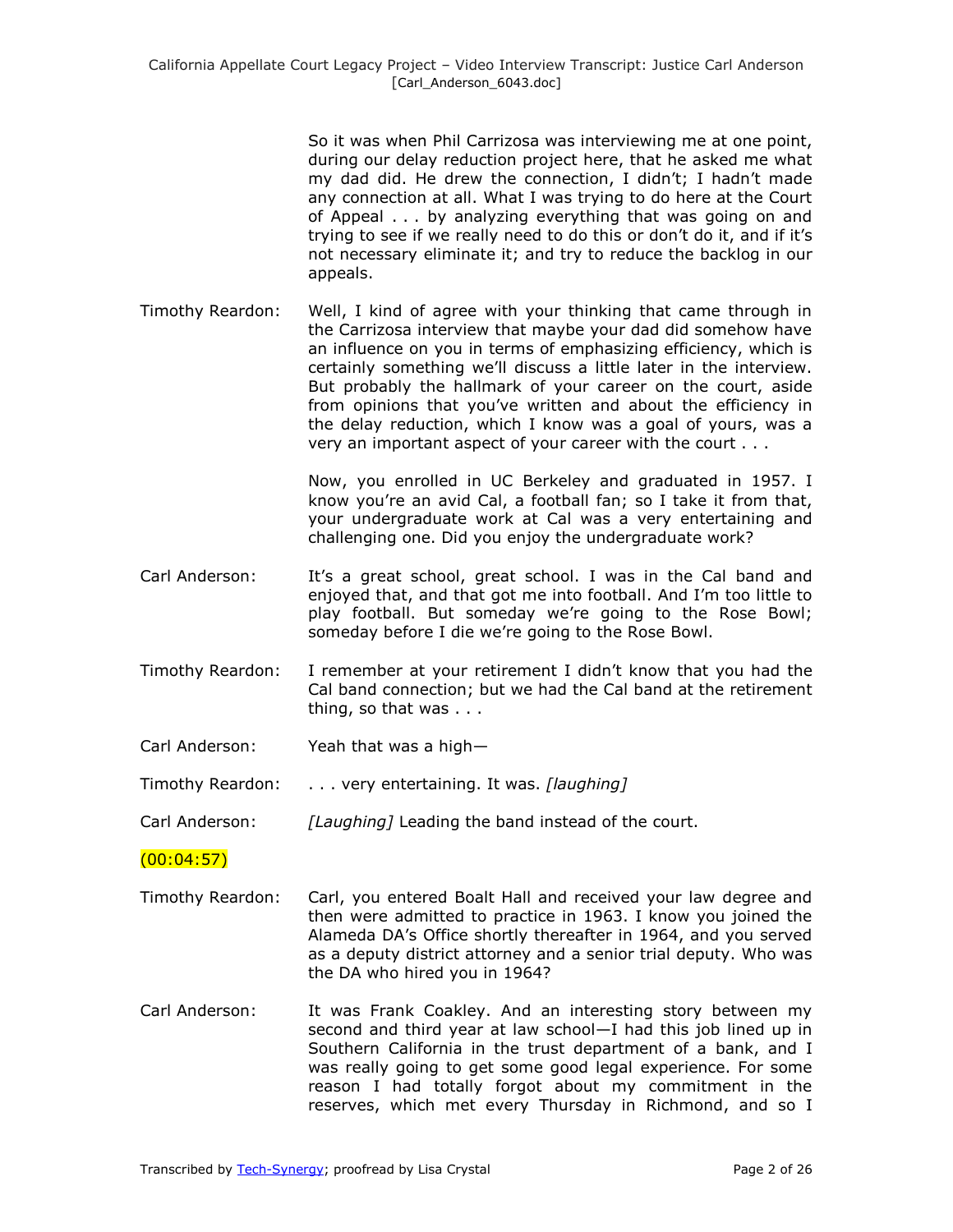couldn't take the job. So as soon as finals were over I saw this notice on the Boalt Hall bulletin board said that the public defender is accepting young, two-year law students for the summer to work for him for free and learn about how to be a trial lawyer.

So I said, that sounds great; I want to go do that. So I went down. I made an appointment and went down to the courthouse, and I got there a half hour early. So I was looking at the program—who's here—and I said, oh, the District Attorney's Office is here too; well, I'll go up and see him. So I went up the elevator to the ninth floor, and I said, "I would like to talk to the district attorney." He said, "Just a minute. What's your name?" Gave him my name and a lady came out and said, "I'm the district attorney's secretary; come on in and follow me"-right into his office and met with Frank Coakley. I told him why I was there. I said, "I saw your name on the board." I had remembered growing up that there was a program on radio called *Mister District Attorney—Defender of Justice*.

- Timothy Reardon: That's right, there was.
- Carl Anderson: Helper of the victims. And in fact, that just crossed my mind when I saw a district attorney up there, and so I went up to talk to . . . So Frank Coakley ushered me right in and we sat down and talked. And I thought . . . I didn't think anything unusual about it at that time; but thinking back on it and having been in that office, knowing how busy that man was, to accept me off the street was basically pretty phenomenal. But he was very concerned about the Communists at Cal and Sproul Hall, and I explained to him I was at Boalt Hall and that was quite far removed from Sproul Plaza, and I didn't have anything to do with the Commies. *[laughing]* And we got along great. And I said, "Well, I've got to go; I've got to go talk to Mr. Pulich about this job." And he says, "No, no, you're going to work for me.‖ *[laughing]*
- Timothy Reardon: That's an amazing story.
- Carl Anderson: So he put me on in the Berkeley office, and I worked for him for nothing all summer and just had a great time learning. And I had one case, I was doing research on a suspended driver's license case and it was all legal work and the attorney was in. So we had made arrangements with the judge and I could argue the case, but we did it in his chambers, not in court. I wasn't practicing law without a license. And the judge knew it. So afterwards I won the case, and she (*sic*) came down to my office and we talked about it and how to fill up the loose ends and she said, "Now, when did you graduate from law school?" *[laughing]*
- Timothy Reardon: *[Laughing]* So that was kind of the start of the career in the DA's office.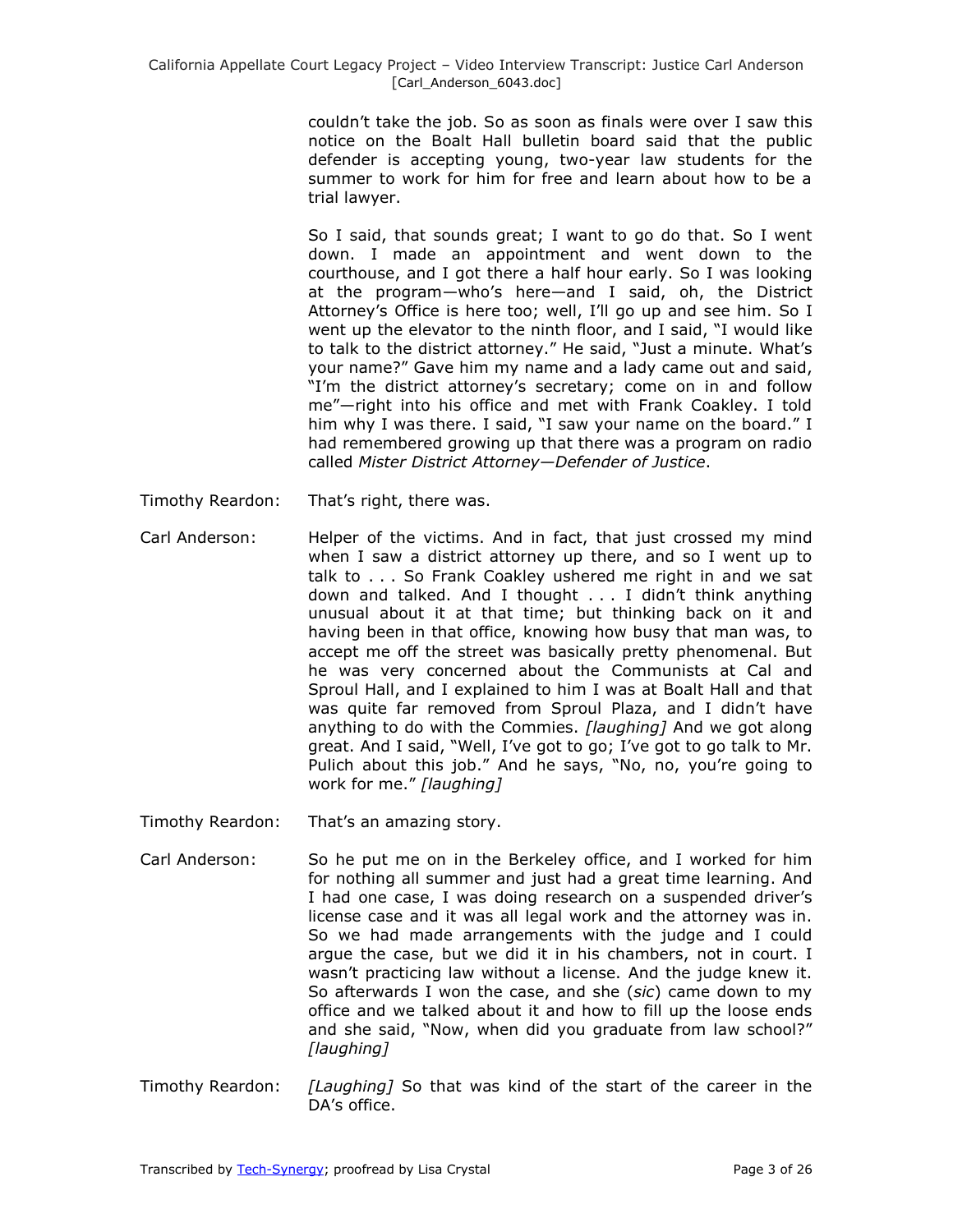- Carl Anderson: It was, and I just loved it. And being the lowest guy on the totem pole, I got to talk to a lot of people whose cases were not prosecuted. And we'd sometimes bring in neighbors that were quarreling and try to resolve those differences, what is now mediation—that's what we were doing.
- Timothy Reardon: You were doing at that time, that's amazing. You mentioned Marty Pulich. Was he the public defender at that time?
- Carl Anderson: He was the public defender, yeah.
- Timothy Reardon: He went on to become a superior court judge and—
- Carl Anderson: He did, yeah; I beat him by one day. *[laughing]*
- Timothy Reardon: Oh, is that right? *[laughing]*
- Carl Anderson: Right, seniority-wise.
- Timothy Reardon: He was a character too. And I know there were a lot of characters at that time in the DA's office as well. Was Lowell Jensen there then?
- Carl Anderson: Yes, sure.
- Timothy Reardon: This is kind of interesting. I think during the same period when you were with the DA's office you served as the legislative advocate for the California District Attorneys Association, where you spent a lot of time in Sacramento. What did that position entail? What did it involve?
- Carl Anderson: Well, the District Attorney of Alameda County had historically been nominated by the California District Attorneys Association to be the chair of the law and legislative committee. And I guess that evolved because Alameda County was the largest DA's office closest to the capitol, and the DA would have some time to be able to go and tend to legislative matters.

#### $(00:09:46)$

It goes back to even before Earl Warren, before he was DA at Alameda County. So that's a real long tradition. But because the Legislature now was full-time and every year, Frank Coakley couldn't spend a lot of time up there; so he was in the habit of sending a deputy up to Sacramento to represent the association and then would have meetings every three weeks with the committee of about 10 district attorneys. And then he became the chair of the California Peace Officers Association's legislative committee and also then also the state sheriff. So we had basically all of law enforcement represented in our representation under one leader.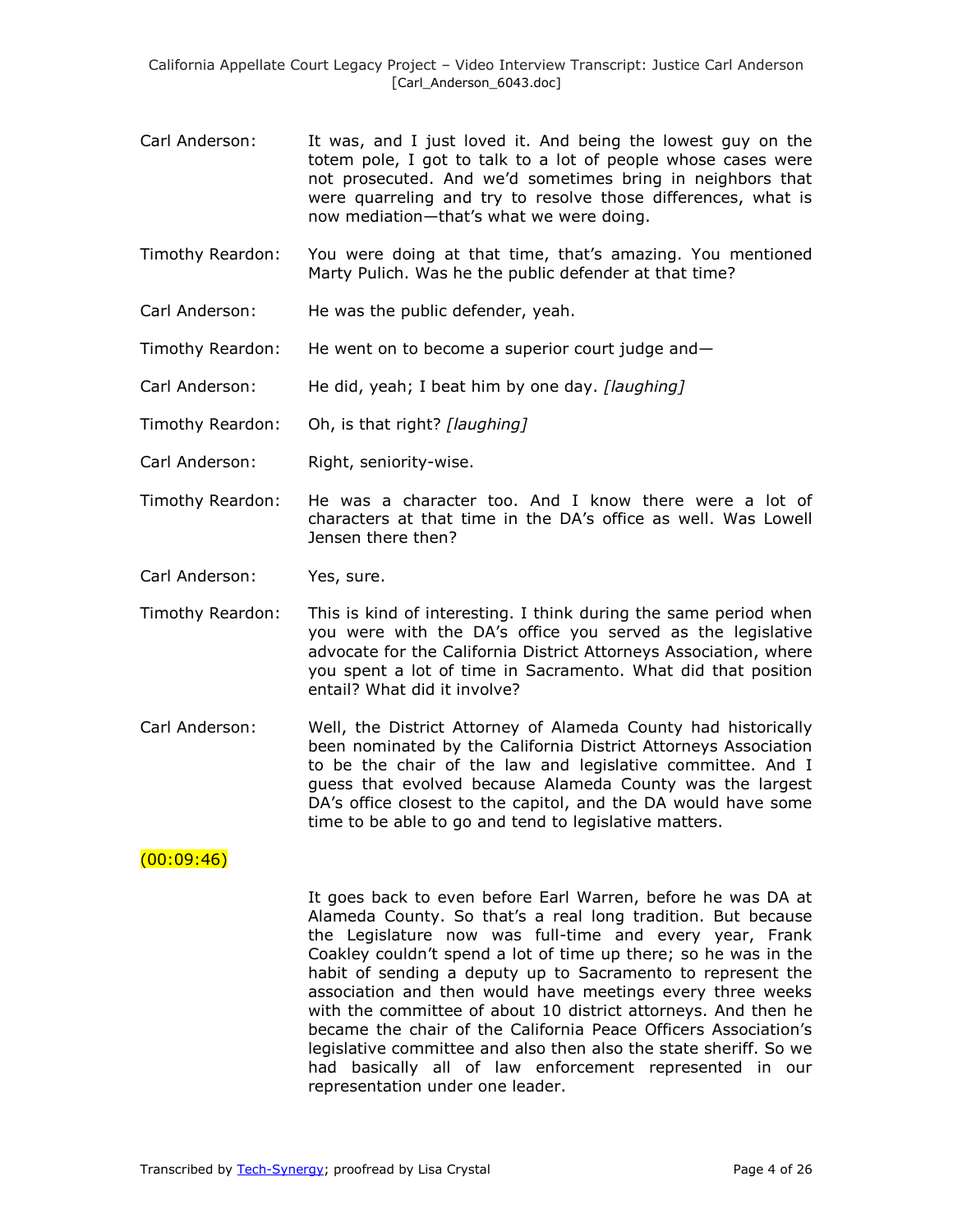My job was to do what that committee told me. There were good bills and there were bad bills. The bad bills you try to kill and the good bills you try to get passed. So that's what we did. In the second year, I guess, we had a freshman senator . . . actually, the first year had a freshman senator by the name of George Deukmejian. And we gave him some of our bills because he was very interested in law enforcement at the time, and still is, of course. One bill that he carried for us, and successfully, was a bill that gave the prosecutors for the first time in the history of California the right to appeal.

We were experiencing troubles with some of our trial court judges who were taking the Fourth Amendment a little too seriously and ruling at trial that the evidence that we had produced somehow was not properly obtained. This bill allowed us to test the constitutionality of the search and the seizure of that evidence before the first witness was sworn and jeopardy attached so that we could do that in a hearing; it was all a legal matter. We set up a procedure for having this hearing and then allowing the district attorney to appeal that decision if the evidence was quashed or the search was quashed.

- Timothy Reardon: 1538.5.
- Carl Anderson: 1538.5, the Penal Code.
- Timothy Reardon: I didn't know that was the origin.
- Carl Anderson: That was the history and the origin of that. We felt pretty good about that, because Ed Meese, who was a predecessor of mine in the same job a few years earlier, got the idea—the idea germinated then. But we finally put everything together and had a lot of help from the Los Angeles District Attorney's Office in that as well. We were very united in that, and I think that served justice pretty well.
- Timothy Reardon: Yeah, very significant legislation, I would say.
- Carl Anderson: Yeah. When the trial judges know that if there is a chance of being appealed, they paid a little more attention to the facts.
- Timothy Reardon: Now, did this position in Sacramento take you away from your home and your family quite a bit?
- Carl Anderson: It did. We had an apartment in Sacramento and I was there for four days a week, and then I would be home for one day. And then that lasted through September and the legislative recess, and then I was doing trials between September . . . It was only a two-year assignment. So I thought, this isn't that much of a commitment. But seven years later I was still doing that. *[laughing]* When we went to Sacramento we had no children; my wife quit her teaching job to be my loyal assistant. She tracked all the bills, the good bills in green and the bad bills in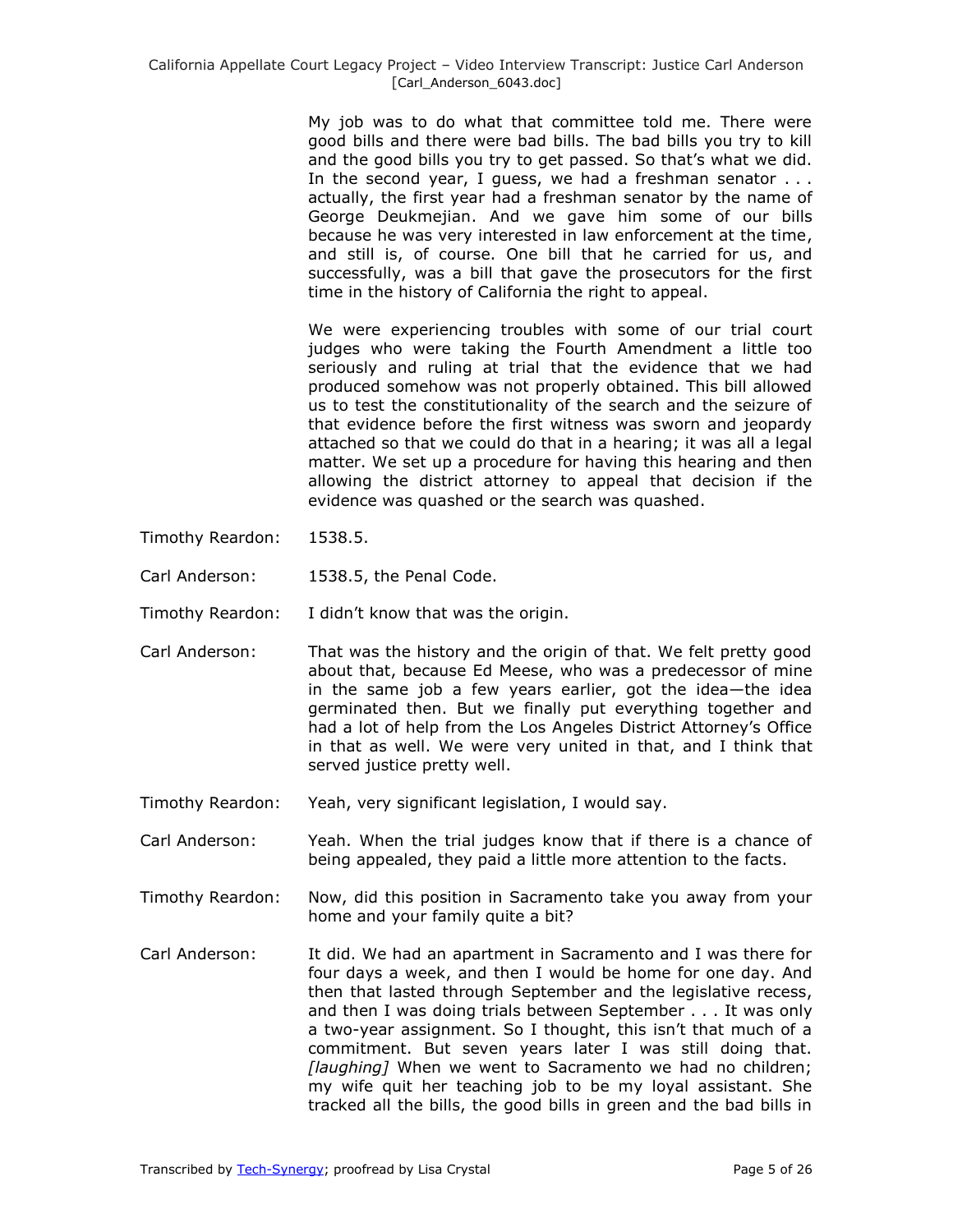red. She would say, "You better check on this bill, the red's moving along the line here." She was a great help up there.

When we went to Sacramento in 1967 we had no children, and all of a sudden seven years later we had two children and our eldest was about to enter school. My wife put it very bluntly: "Is he going to go to kindergarten in Sacramento or Pima?"

- Timothy Reardon: *[Laughing]* An easy decision, on that issue anyway.
- Carl Anderson: So I went back to my boss, who was now Lowell Jensen, who had succeeded Frank Coakley. We found a replacement and I sort of retired from that job. And he promised me that because I had spent so much time in Sacramento away from trial that he would just let me try cases back to back; he would let me do that for a year. I had more fun for the three months that he kept his promise, until he imposed administrative responsibilities. I still got to try cases—but that was so much fun, trying cases.
- Timothy Reardon: That was the best time in the office.
- Carl Anderson: No administrative responsibilities. You don't have to worry about anybody else showing up or trying to . . . just go and do it yourself, just you and your investigator. That was fun.
- Timothy Reardon: Well, so, it was quite a bit of time you spent there in Sacramento then. I know that in 1975 you actually were appointed to the Alameda Superior Court. What caused you to apply for a trial court position at that time?

#### $(00:14:54)$

Carl Anderson: Well, Tim, I never aspired to be a judge. And some of the motivation for the things I did in Sacramento, especially 1538.5, was trying to rectify what judges, in my opinion . . . errors they were committing. So I didn't really aspire to be a judge. But on the Friday before Governor Reagan was leaving office, at about 1:30 in the afternoon, I got a call from his office, and they had a vacancy on the superior court in Alameda County and they wanted me to fill that vacancy.

> They had asked me to submit my application—Ed Meese had, who was then the executive secretary to the Governor—for the municipal court, which after a lot of . . . I did, I did that. So I was prepared mentally for the municipal, but I explained to the Governor, I said, "I didn't apply for the superior court, I didn't aspire to be a judge." And I really had some reservations about it. So I said I was pretty young. I said, "Why don't  $I \ldots$  put me on the municipal court. Judge Jackie Taber is down there. She's a good judge; move her up to the superior court judge and we'll just be fine. I'll do it that way." He said, "No, no. We don't have time to make any deals with Brown Sr. appointees. So we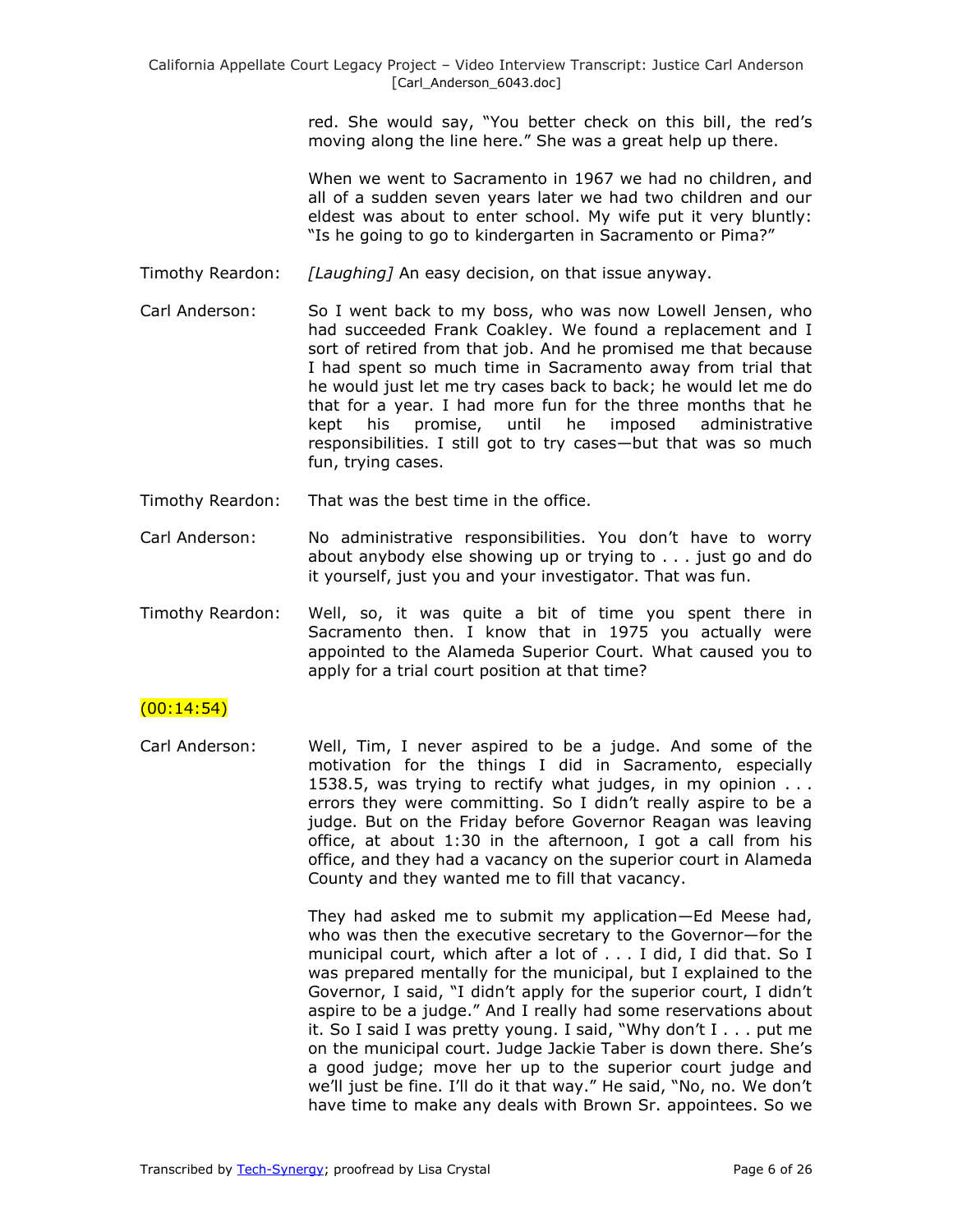want you to take it." [laughing] I said, "Well, one promise: that if I don't like it I don't have to stay," because I didn't think I would like being a judge. He said, "Okay, we just want to leave office with no vacancies." I said, "Okay, fine."

So I ran up to Sacramento, got the commission, signed in. Saturday I was sworn in by the duty judge, Harrold Hove, and Monday I showed up for work and the presiding judge gave me a letter and said, "You're not a real judge, your time is expired. This is Monday. We have a new Governor, there is a new vacancy in this office, and I'm not going to assign you any work."

- Timothy Reardon: This would be Judge Phillips.
- Carl Anderson: This was Judge George Phillips, yeah, nice guy, nice guy.
- Timothy Reardon: Well, this is a very interesting story too because there was some controversy, naturally, over the appointment—not in terms of qualifications, but timing, as you have indicated.
- Carl Anderson: Well, yes, and that's because Bud Staats, whose chair this was, had decided he wasn't going to run again for election. He wasn't going to give the appointment to Ronald Reagan and retire, but he just wasn't going to run again. So he was going to serve out his term. And of course you have to announce your intentions to run in March and then the election is in June, was in June, at those times. So Lou Sherman, who had been a senator in Sacramento I'd worked with on many, many bills he carried for us, had been appointed to the municipal court by Ronald Reagan.

In June he ran for the open seat that Bud Staats was vacating and won. Nobody ran against him and he won. So that meant that he was going to be taking over as superior court judge, the first Monday after the 1st of January of the next year. Unfortunately, he no sooner found out that he had won the election and then a couple of weeks later was diagnosed with cancer. That was a real blow. So Bud Staats resigned his position early in September so that Governor Reagan could appoint Lou Sherman to the superior court before January, because there was some question about whether he'd even make it to be sworn in in January.

So he was appointed in September, and then unfortunately in November he died. So in January there was this vacancy, and that's the vacancy I was asked to fill. The Attorney General had advised Ed Meese in August orally that yes, the Governor can fill this if anything happens to Lou Sherman before he's sworn in. The Governor will have the opportunity to fill that position, and that judge will stay in office for a couple of years, until the next election.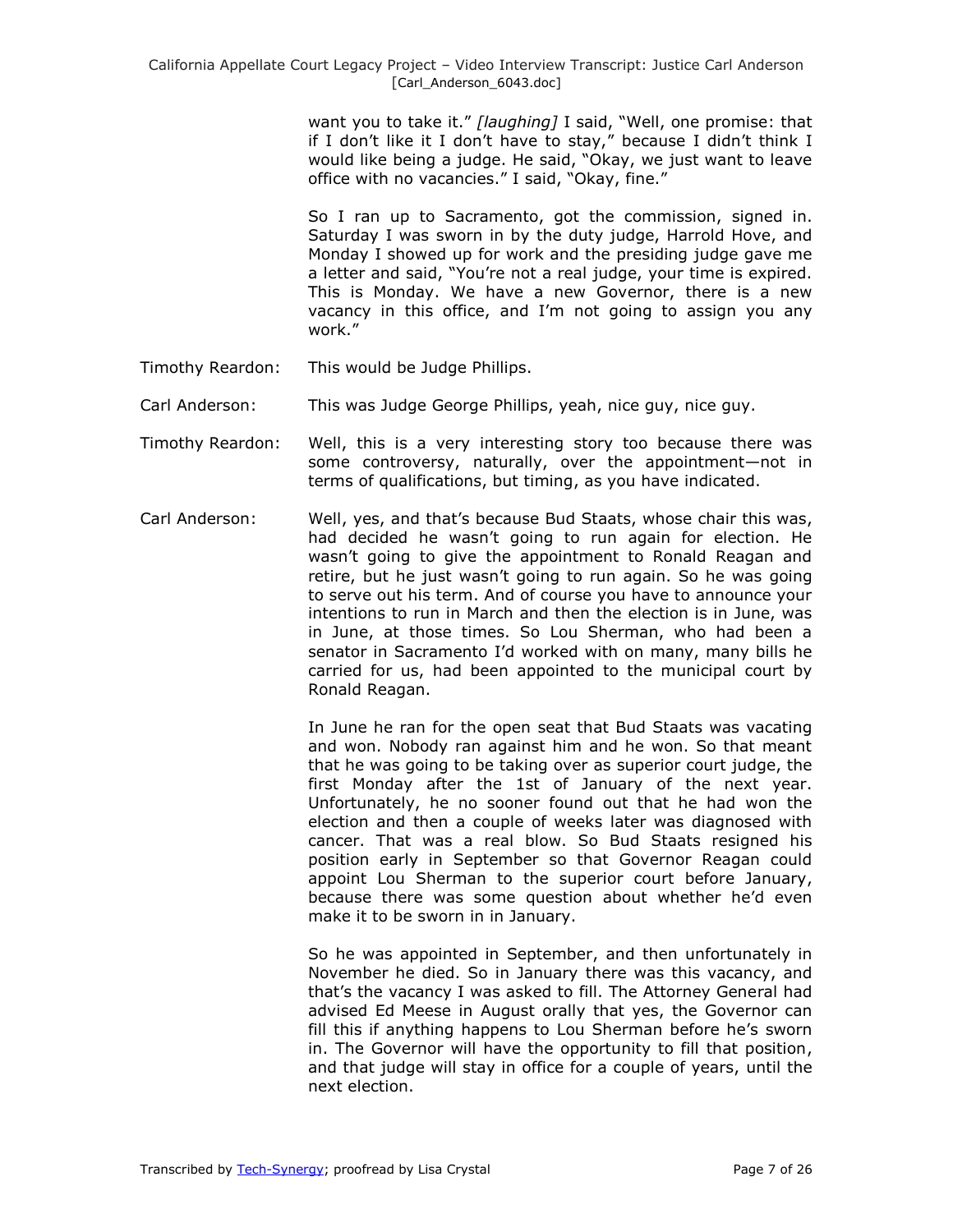But then on Christmas Eve I guess the Governor's Office asked for it in writing, and Evelle Younger, the Attorney General, gave an opinion in writing that said just the opposite. He said that you can only appoint, fill, this position for the weekend and then there is a vacancy; if the new Governor wants to appoint your appointee certainly he is free to do so, but you're bound to the new Governor. As we found out later, he had no desire to appoint me in that position.

So what happened was that George Phillips gave me this letter with the Attorney General's opinion attached to it saying that "you're not a judge and I'm not going to assign you any work." He said, "Now, Carl, you can take this to your lawyer and sue me." And I said, "George, why don't you sue me then. I can get the county counsel to represent me." "No, no, no, this is the way we're going to do it."

### $(00:20:01)$

So I went back to Lowell Jensen and he made an appointment with Ed Heafy; and I was down to see Ed Heafy at Crosby, Heafy Roach & May. I was going down there to see if Ed would take my case. When I arrived at noon on Tuesday he had a room full of lawyers, was assigning out different parts of the brief to every one of them. Told me to go to Sacramento and check the secretary of state's books. Had a brief filed—printed in those days; this was before computers. This brief was printed and in the Supreme Court by Friday of that week asking for a writ of mandate from the California Supreme Court.

No sooner was that filed when the new Governor, Jerry Brown, intervened against me with the Attorney General Evelle Younger. This is the first collaboration between the Republican Attorney General and the Democratic Governor, filing their amicus briefs against me. I didn't think it was so amicus, but anyway, they did. And then the Democratic Lawyers Club of Alameda County filed a brief in support of their position and against our position.

So things were looking pretty gloomy. Of course I wasn't getting paid. But George down in Department One was assigning cases out to me. He would tell the lawyers . . . They would stipulate "sure"—they'd been waiting for the trial—"oh, sure, we'll stipulate Judge Anderson being a pro tem judge for our case." And so I was kept very busy those three months. Then all of a sudden on St. Patrick's Day, the Supreme Court came down with their decision 6-1 in my favor. And then I thought I would get paid, but I didn't get paid. *[laughing]*

So my wife had learned a good lesson. This was really good. This was the first time we really had to be frugal in our lives. But we were getting a little hungry and we had two kids that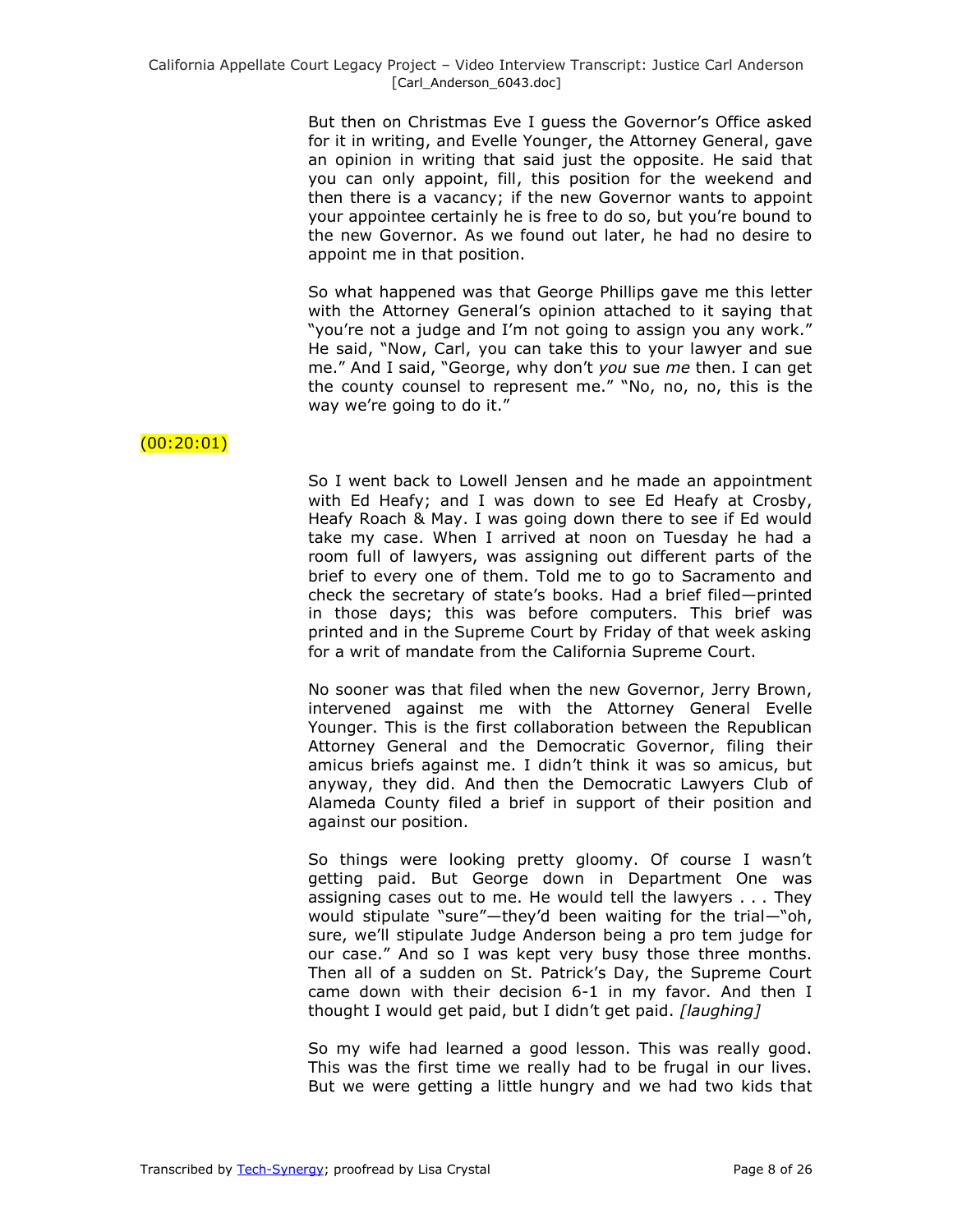we were concerned about. I mean, we weren't on the streets, no question about that.

So I called the Attorney General, and I called the controller and asked him, "Could I get paid now?' He said, "No, no, the Attorney General has told us not to pay you." So I called Evelle Younger; I was going to ask him what's going on. Evelle Younger didn't return my call, but Wiley Manual did. Wiley Manual, I'd known Wiley Manual for years. He was the head of the civil department in the Attorney General's office—just a great, great guy. Wiley told me that the Attorney General was going to be asking for a rehearing for the Supreme Court and gave me the official line that I wasn't going to get paid a day early. I said, "Wiley, what's going on? This was a 6-1 decision. The only negative vote was Justice Mosk, and he had to do that because Evelle Younger cited an opinion that he wrote when he was Attorney General. So come on." He said, "No, no. That's what the Attorney General is doing." Well, three days later I got paid.

- Timothy Reardon: Excellent. *[laughing]*
- Carl Anderson: *[Laughing]* So Wiley obviously was able to influence the Attorney General to lay off.
- Timothy Reardon: He was a wonderful guy.
- Carl Anderson: And that whole issue was about whether or not the Governor can fill a vacancy in the superior court until the next general election when that person would have to stand election, or whether there was a fixed term. There was a difference between municipal court judges and superior court judges; muni court judges had a fixed term. But this case holds forever that when there's a vacancy in the office of the superior court, the Governor fills that vacancy and that person then is subject to election at the next general election. *Anderson v. Phillips*.
- Timothy Reardon: I was going to say *Anderson v. Phillips*.
- Carl Anderson: 13 Cal.3d. What, 1033 or 1133?
- Timothy Reardon: So our viewers not only have the title, they have the citation. So they'll look it up for all the details. Well, that's an amazing aspect of your judicial career.
- Carl Anderson: After all that negative business, everybody's filing suits against me, amicus briefs. I decided there must be something more to this job than I thought of or was seeing immediately. So I decided I kind of liked it. So then I thought, if all those people want it, I'm going to stick this thing through. It was incredible, but the next election there was nobody who ran against me.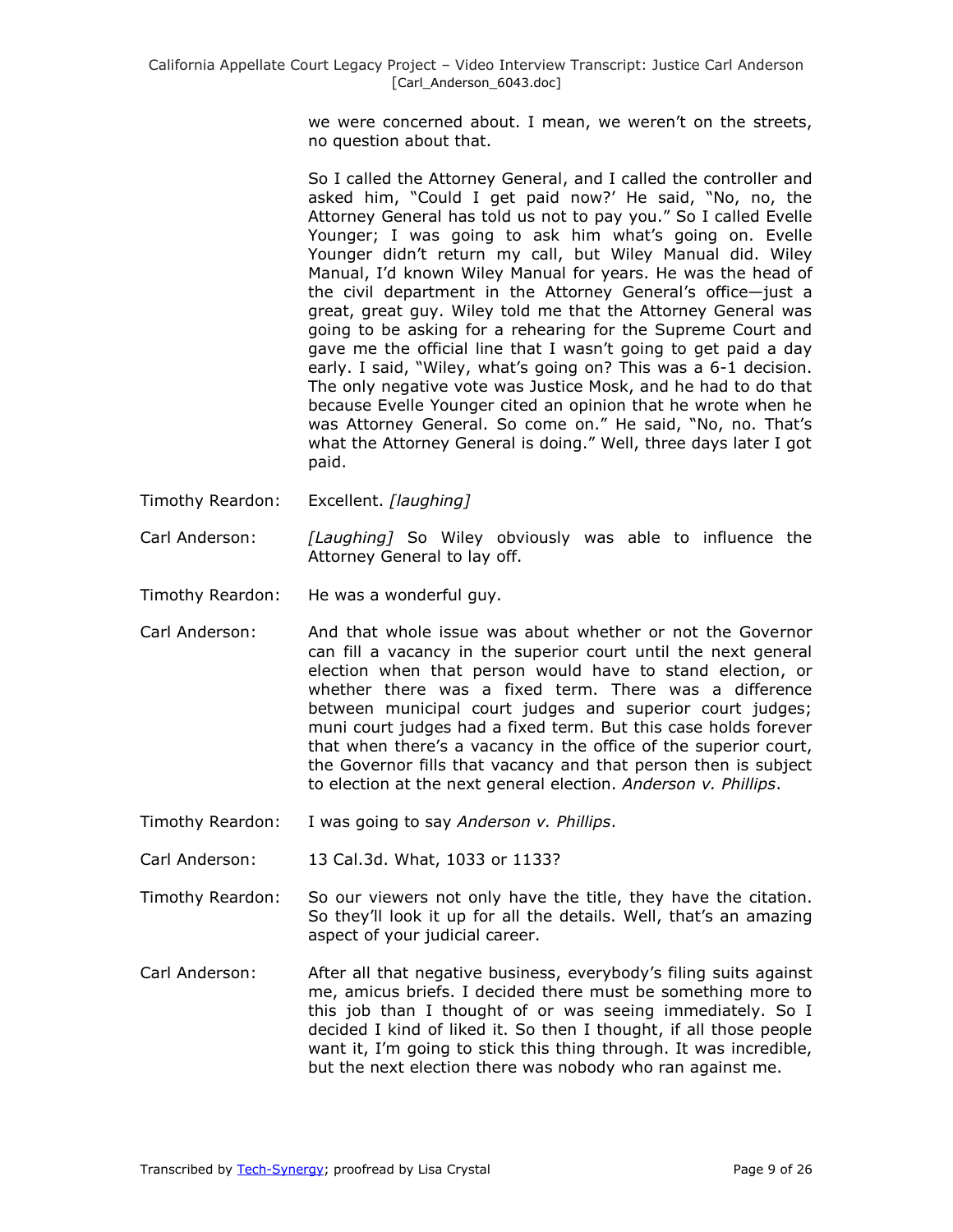So I expected fully to have an opponent with all the Democratic lawyers coming to Alameda County being so active. And later on, actually after I retired, I met the fellow who wrote that brief for the Democratic Lawyers Club. He apologized profusely. He said, "I know it was wrong, and at the time I filed it it was wrong, and you turned out to be a good judge. I apologize." I said, "If you hadn't written the brief, I might not have stuck it out.‖ *[laughing]*

# (00:25:00)

Timothy Reardon: *[Laughing]* So there was a happy ending.

- Carl Anderson: Yeah, it really was.
- Timothy Reardon: Carl, you served approximately 10 years on the trial court, and I assume during that time you had a variety of assignments. Was there one assignment that you enjoyed more than another, or did just, they were all pretty interesting and challenging?
- Carl Anderson: Yeah, I liked them all. But my first assignment was the juvenile court. And I just loved being in juvenile court because in juvenile court, it brought back some of the contacts I had had lobbying for the DAs in Sacramento. In juvenile court you're not just a juvenile court judge. You've got the police department. You've got the public defender, the district attorney, the departments of social services. You're dealing with all of the different agencies that deal with children. Everybody is doing their own thing, protecting their own turf.

So we were able to bring representatives, all those different agencies who were involved with children to the table once a month to talk about our different agencies and how we interact and get to know each other better. We got everyone at that table except the school system. The superintendent of schools didn't want anything to do with law enforcement, didn't want anything to do with the police department. She was going to do her own thing—even though kids in her school were on probation and maybe the teacher would like to know what's going on or certainly probation would like to know what's going on in school; we might be able to help their demeanor in school. She said nothing.

That was a failure on our part to bring in the school system. But for two and a half years I stayed there, and I think I would still be there but for the fact that Alameda County opened up a branch office in Hayward. And we had eight departments out in Hayward, and M. O. Sabraw, Justice M. O. Sabraw, who was on our division later on in life, was a supervising judge of that new branch office. And he asked me to come out and do the really heavy criminal stuff and trials; he promised me that he would introduce me to the civil law. And that was an experience. I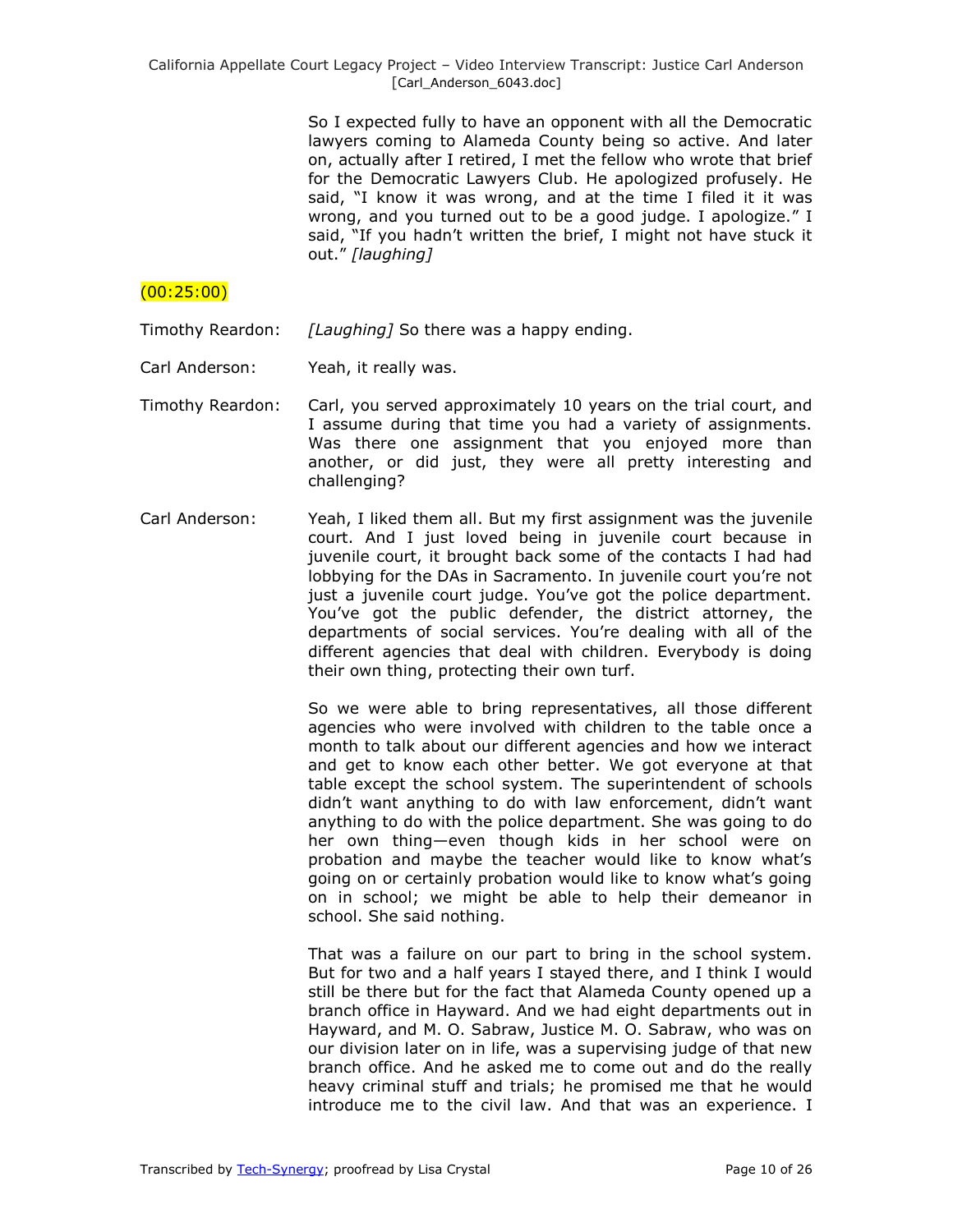hadn't tried a civil case in my life, since moot court back in law school. And he did that.

I tried a really heavy murder case where we had people going through the metal detectors and everything, and then he slipped me a medical malpractice case. So the attorneys came in; I remember this to the day. The attorneys came in about 4:00, when my jury went out in the murder case. And they were talking about their case and I asked them for their trial briefs. They looked at each other, they looked at me; they looked back at each other. They said, "Judge, this is a simple little medical malpractice case." I said, "Simple for you folks. I've never tried a simple case in my life." [laughing]

Next morning at 9:00 we selected the jury, and they had their trial briefs then. They were good attorneys, though. And I really enjoyed the civil law.

- Timothy Reardon: So you really did a variety of work on the trial court, obviously; it sounds like just . . . juvenile sounds like that was very—
- Carl Anderson: Juvenile was fun, but then later on I got into civil juries, and that was a lot of fun. And then I had the experience of Huey Newton in my courtroom. *[laughing]* And all the protesters out there: "Free Huey Newton." And it's the only time that I really wanted a lot of press in my room; this was getting press all over the world. So I would tell all the Black Panthers that were lined up to come to the courtroom every morning, "Well, we've got to save seats for the press." So we saved half of the courtroom for the press, the other half for the Black Panthers.
- Timothy Reardon: A little balance there.

Carl Anderson: Yeah, a little balance. Then I remember during the course of deliberations the jury asked for some read-back. So we got the jury back in and I took the bench, and all of a sudden I got a note from the bailiff. And he said, "Judge, somebody slipped in through the metal detector and we think they're armed and they're in the second seat. We've got an eye on them. Do you want to clear the courtroom or do you want to just go ahead?" I said, "No, just keep an eye on him." [laughing] Clear the courtroom—I didn't want to see the headlines on that.

#### $(00:30:00)$

- Timothy Reardon: Well, Carl, eventually—this is after 10 years on the trial court you did apply for the First District Court of Appeal. And what was your thinking at that time? Was there some motivation? I know you enjoyed the trial court, but was this just, like, the next logical step, or were there some other reasons involved?
- Carl Anderson: No, I had no aspirations to go to the Court of Appeal. I thought it was just a bookie group of people who were overruling hard-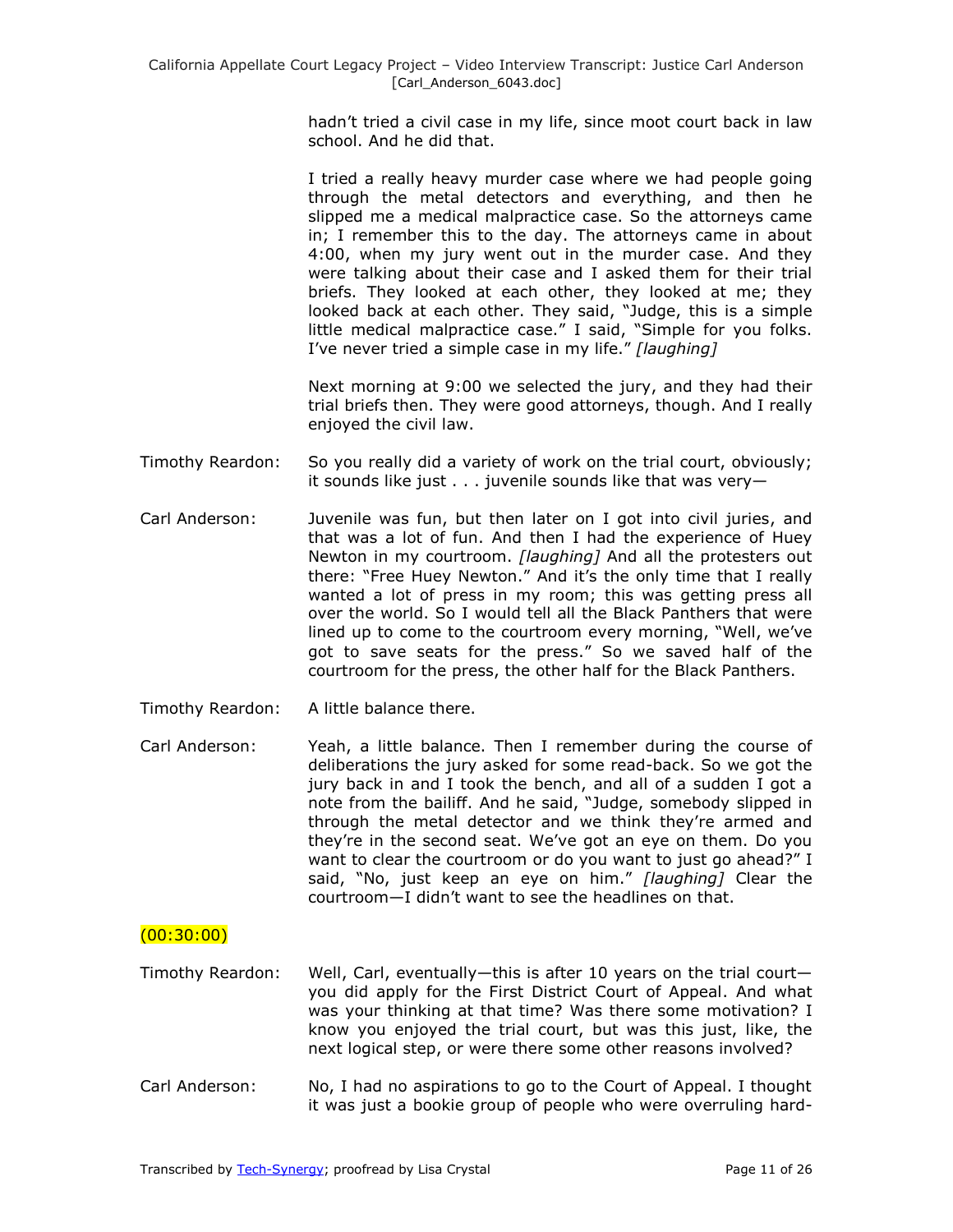fought convictions. But Rose Bird when she became Chief Justice started this program of inviting trial court judges over to the Court of Appeal for two months to sit on temporary assignment. And she thought that would be good for the trial judges to see what was going on at the appellate level and what appellate judges were looking for, and that appellate judges were real people and they were concerned about justice as well.

So Betty Barry-Deal, who had just been appointed to our court, was across the hall from me and assigned to Hayward; she was doing family law, which was certainly her forte. She was assigned shortly after she was appointed to the superior court, to go on the superior court. In her exit interview with Chief Justice Bird, she asked the Chief Justice, "Well, why did you select me to come over here? I just got appointed to the superior court. There were a lot more experienced trial judges that really ought to be over here and get this opportunity." And the Chief justice said, "Who?" She said, "Well M. O. Sabraw and Carl Anderson."

So the next Monday the Chief Justice called M. O. Sabraw for two weeks, and then she called me for two weeks. And I spent two weeks in Division Four actually taking over from Tom Caldecott, who was on vacation. And this was during the election of Ronald Reagan, so a lot of exciting things were going on. And I just thoroughly, thoroughly enjoyed my time at the appellate court.

So when George Deukmejian asked me if I was interested I said yes, I would be interested in going to the Court of Appeal. That was a great two months experience. But I never would have done it if Chief Justice Bird hadn't invited me up for those couple of weeks; I never would have been invited had not Justice Betty Barry-Deal put the bee in her bonnet.

- Timothy Reardon: When you interviewed Betty Barry-Deal I hope you reminisced a little bit on that story.
- Carl Anderson: We did, yeah.
- Timothy Reardon: Good. So, Carl, you actually became an associate justice here at the First District in 1984. And refresh my recollection. Did you come immediately to Division Four as an associate justice?
- Carl Anderson: No, I was assigned to Division Three.

Timothy Reardon: That's what I thought.

Carl Anderson: At this time there were retirements in Division Four. There had been retirements. Joe Rattigan had retired and Tom Caldecott, the PJ, was going to retire. Marc Poche was in the division. Winslow Christian had retired; Marc Poche was the only justice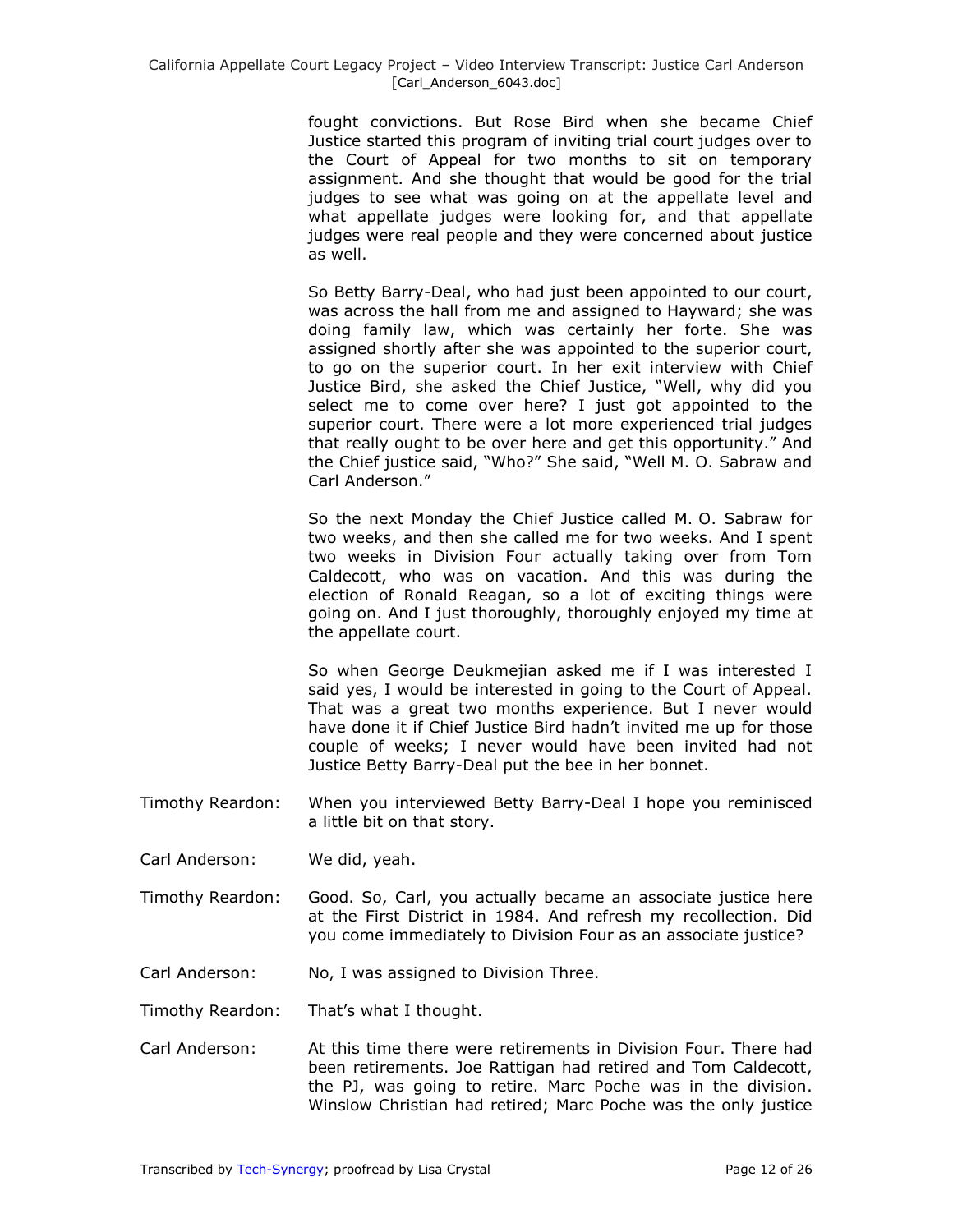in the division. I was appointed to Division Three to replace Sid Feinberg, who retired. And Clint White was the PJ of the division; and Jim Scott and Betty Barry-Deal, my old friend. And Clint White, of course, wrote the opinion that reversed me in holding Huey Newton in contempt when he refused to answer about his travels down to Cuba, because he said I was supposed to write down what happened in the court; rather than me write down what happened in the court I attached a transcript to it and certified that that's what happened. But that wasn't the letter of the law, so his contempt was reversed. But Clint and I got along just fine.

- Timothy Reardon: Yeah, well, I know.
- Carl Anderson: But then I was there for about seven or eight months. And then there was some question about whether the Governor was going to even fill the three vacancies in Division Four, because Justice Poche was being used in the other divisions because they weren't bringing two people, wouldn't bring two pro tems up to work with him. So he was helping out the other divisions. Division Four was stagnant. So I was appointed PJ, had my confirmation hearing in December, and in January Justice Sabraw and Justice Channell from Contra Costa County were appointed to fill the vacancies. So we had a full division at that time. And Ed Panelli had been appointed to the division, but I guess he was on the Supreme Court then. He had been actually appointed and affirmed to the Supreme Court. That's what left Justice Poche with just three vacant seats.

# (00:35:00)

- Timothy Reardon: Well, he was a good justice. I'm sure if legally permitted he could have done it by himself. *[laughing]*
- Carl Anderson: *[Laughing]* Of course it's tough to write a dissent, though, when you're by yourself.
- Timothy Reardon: Okay. Now, so you then served on Division Four as the presiding judge. And was it difficult to make the transition from trial court to appellate court, or was that something that was kind of comfortable doing?
- Carl Anderson: Well, my wife said that when I got appointed to the appellate court I no longer chewed my teeth at night, ground my teeth. So it must have been easier and more fun. I thoroughly enjoyed it; we had a good group of justices. And we would try to get together for lunch. So we were collegial; we would all stop by the front door at the entrance and just grab whoever is there to go to lunch. And we had a lot of fun. The work was really fun and enlightening and people were very dedicated. So I guess I thoroughly enjoyed the time on the Court of Appeal, no question about that.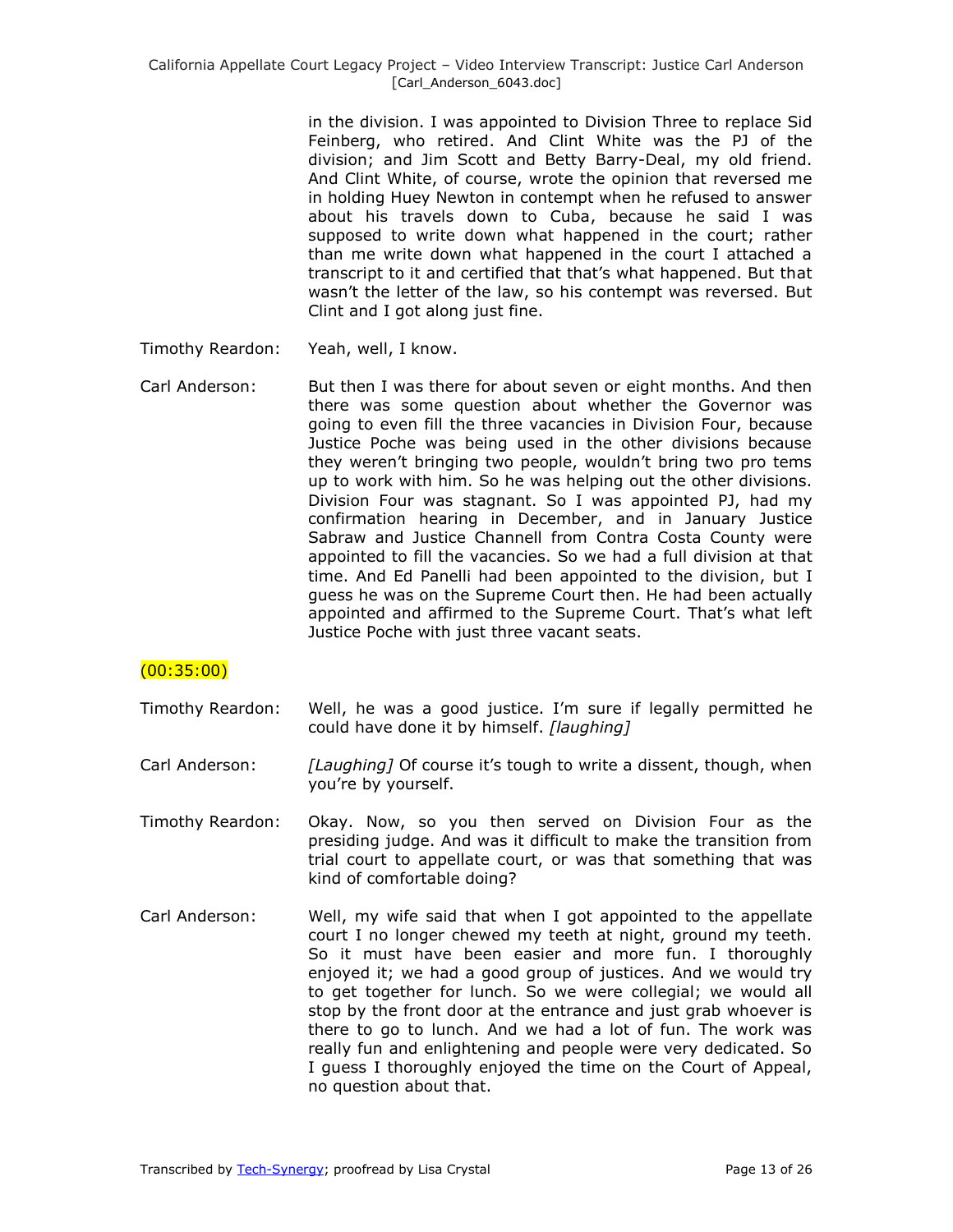California Appellate Court Legacy Project – Video Interview Transcript: Justice Carl Anderson [Carl\_Anderson\_6043.doc]

- Timothy Reardon: I think I joined Division Four in 1990, but before that time or right around that time, I guess, everyone, all the justices, were in one general area in this building where the interviews were taking place.
- Carl Anderson: Right, yeah. We were all scattered around on the fourth floor and the third floor. Division Three was on the third floor and all the other judges had different offices. You got the better office based upon seniority, and your secretary got the better office based upon seniority. The secretary may be down the hall or over here; that was sort of haphazard. It wasn't organized like it is now, and we didn't have the space you folks have now. We didn't have the money that you folks have now. But we made it.
- Timothy Reardon: It wasn't broken up into divisions; it was just—
- Carl Anderson: No, it wasn't.
- Timothy Reardon: Carl, some point . . . I don't know if I've got . . . Well, I guess it was in March of 1986; this is now a couple of years after you're presiding justice of Division Four. You're appointed administrative presiding justice, which is the head justice for the Court of Appeal. I know you faced some challenges when you took over as a PJ and had to address those challenges. And at least one of them, as I recall—although I didn't, again, come until 1990—was the backlog that the court had in the mid or late 1980s. Was that one of the challenges you faced when you became APJ?
- Carl Anderson: Yes, but there were other challenges. The first challenge was one of organization. My predecessor had assigned one justice, the chairmanship, and every important committee in this court. So he ran the court, basically, and it was his court. I thought it would be better and fair to parcel out the chairmanships of all the committees in the court and only have one person serve as chair of only one committee, not a bunch of committees. I thought the Personnel Committee . . . which is the most important committee on the court, because you deal with a lot of problems in personnel; we've got quite a staff, 120 people at the time I was there.

So we devised a plan for the Personnel Committee to have each division select their representative on the Personnel Committee and then have the Personnel Committee select its chair. So it was truly a representative court of the court, and it's not something imposed by the APJ. Because as APJ, I served at the pleasure of the Chief Justice, and sometimes there are at least confrontations seen appearing by my colleagues that maybe I'm too much on the Chief Justice's side, not defending the court enough. Of course the Chief Justice thought otherwise, that I was defending our court too much, as we try to develop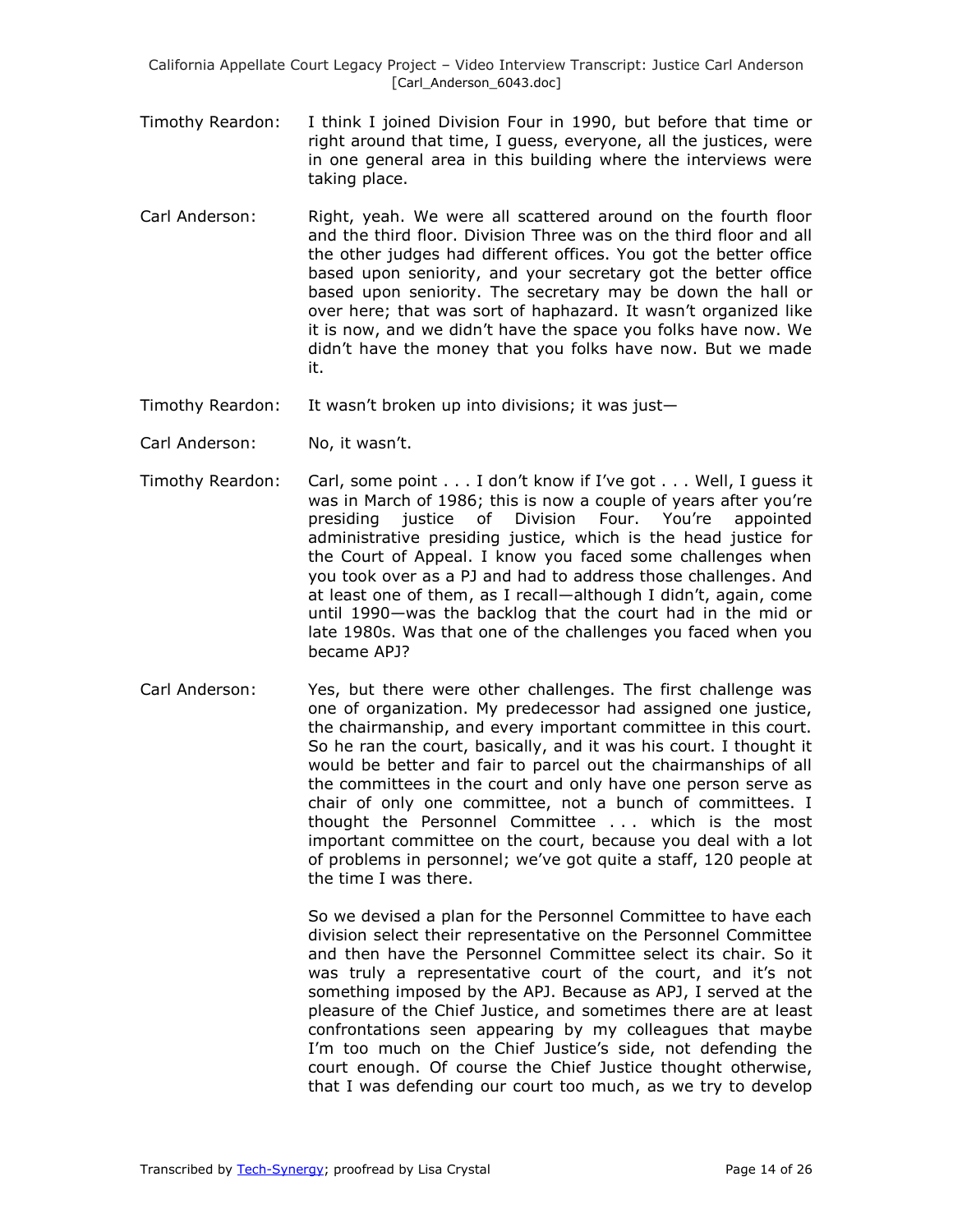personnel procedures or whatever amongst the APJs, but that's another story.

But there were organizational problems, I think, that had to be dealt with, and we dealt with those. But then we had to address the backlog problem. The cases were becoming fully briefed and sitting on the shelves for two and three years.

# $(00:40:00)$

The really big cases a lot longer, because people were taking the cases that had the smallest briefs and getting those out, and the smallest records. We had one justice . . . Before I got in the court there was a meeting of the court; they recognized that there was this problem. They had a meeting at Fort Mason, just the court and staff. At the end of that meeting they went around to see what everyone's thoughts were, and one presiding justice of this court is reputed to have said, "When I got here, we were going to do four opinions per month, and when I leave, we're going to be doing four opinions per month." Of course, that's notwithstanding the fact that 7 to 10 opinions per month are becoming fully briefed.

So it doesn't take a rocket scientist to figure out in order to stay current you've got to do as many opinions as cases are becoming fully briefed. And the court ultimately bought into this. I mean, it wasn't at first that they bought into this concept, but we nudged them here and there and they bought into the concept that it wasn't acceptable to have this delay. Then we were selected by the American Bar Association as a pilot court with four other courts, a pilot appellate court, to try to implement a delay reduction program. They had selected Wisconsin; Connecticut; Virginia; the First District, I guess, in Louisiana; and the First District in California.

So five different courts, all very different; three had statewide jurisdiction. Louisiana and California had just district geographical jurisdiction. Some of those courts had complete jurisdiction over the appeals, some didn't, some had limited jurisdiction. So we're all different, but we all worked together, each in our own way trying to resolve the delay reduction program. And they had a grant, the AVA did, for this, and we had a very savvy lawyer: Ms. Novak, who was from the Attorney General's Office of Illinois. And she was the project director and she helped us out quite a bit.

So we had this program going for about probably five years, I would say, and it involved all three facets of the appellate process: record preparation, briefing, and decision making, opinion writing. Of course, the court was blaming the court reporters, court clerks for not getting the records up in time. They were blaming the lawyers for not getting the briefs in in time. The lawyers blamed the court reporters and the clerks;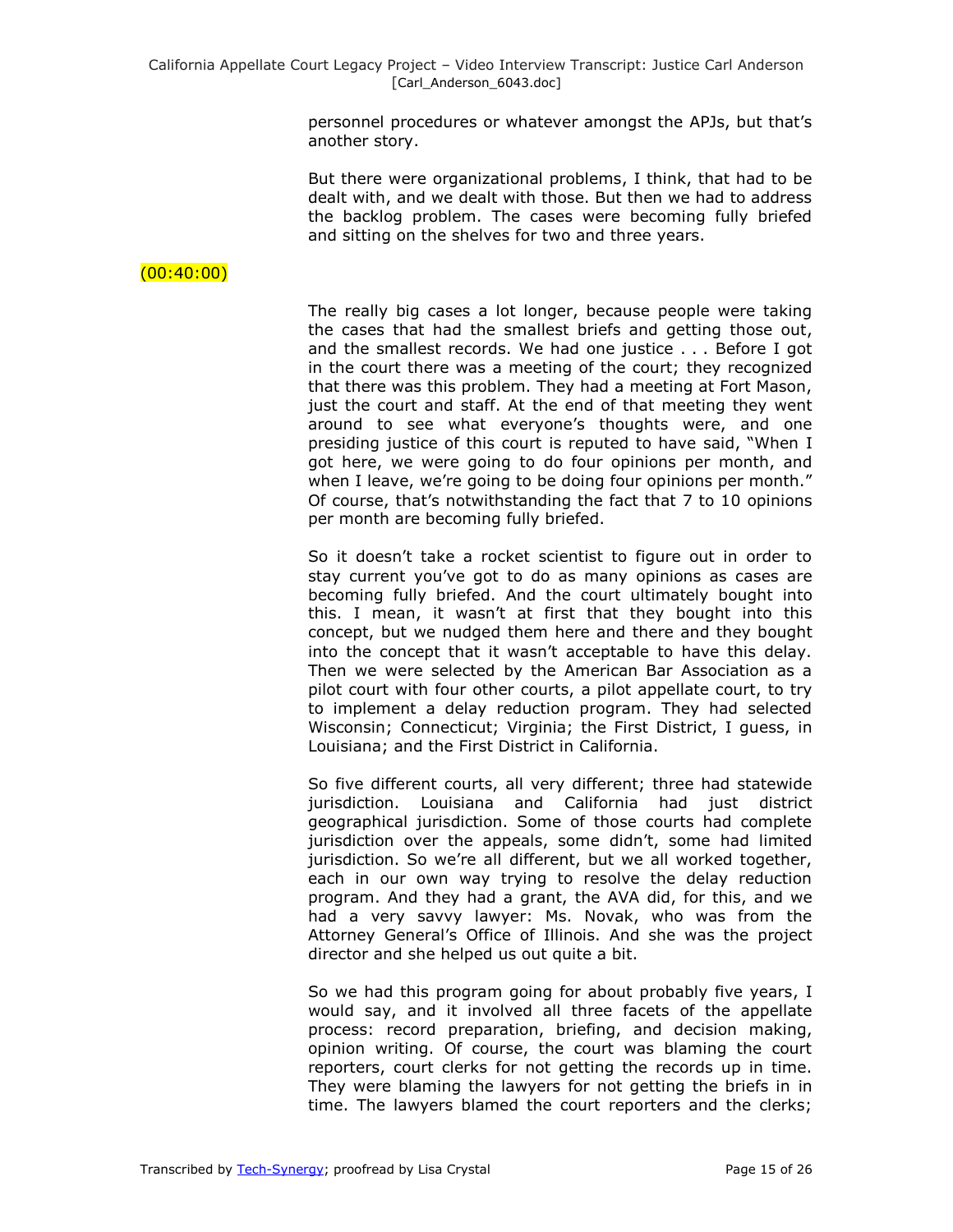they couldn't do their briefs until their record had been perfected. Of course, we couldn't do our opinions until the briefs had been in. And then lawyers said, "What do you need our briefs for so quickly? You've got two and half years of work to do; why don't you get that done first?" So everybody was pointing their finger by the time . . .

So we put together a conference up in Rohnert Park and we brought together representatives of the appellate bar, the presiding justices of some of the major courts in our division, their clerks, court reporters; we had everybody who was involved in the system who were well respected by their colleagues. And we met on October 19, 1989, (*sic*) which you'll recall was the day of the big earthquake. So that didn't happen until after our meeting and certainly not because of it. *[laughing]* But we were able, by bringing everybody together . . . because the trial courts really had no interest in getting the record prepared quickly.

So we had a team from here, our clerk Ron Barrow, and I would go out to the trial court and we'd meet with the presiding justice and the clerks of those courts and explain what we're trying to do. When we first went to Contra Costa County we went in there and they were lined up on one side and we were supposed to sit here; we had three or four of us from our court. The presiding judge came in and he was in his robe. He came in off the bench and stood there like this and I said, "Ted, what's the problem?" He said, "I'm here to protect my people."

I said, "We're not here to attack your people; we're here to see if we can't find out what your problems are and we can understand what those problems are and maybe we can do things a little differently." I mean, one thing that happened was we found out the clerks were not even beginning to prepare their transcripts until the court reporters had theirs done, when there's absolutely no reason . . . When you get a notice of appeal, the reporter knows they're going to have to prepare their transcript; the clerk knows he or she is going to have to prepare the court's transcript. That should be done simultaneously. That cut several weeks off the record preparation process.

# $(00:45:03)$

Then, of course, as we encouraged reporters to get into real time . . . and we didn't really have computerized reporting at that time. And so now of course you can get instantaneous records, so that really ought not to be a problem today.

But we introduced that whole concept of real time for the first time at a Council of Chief Judges meeting in Aspen. So it was collaborative sense. California has a rule of court that allows—I think it may be a statute--the attorneys on their briefs to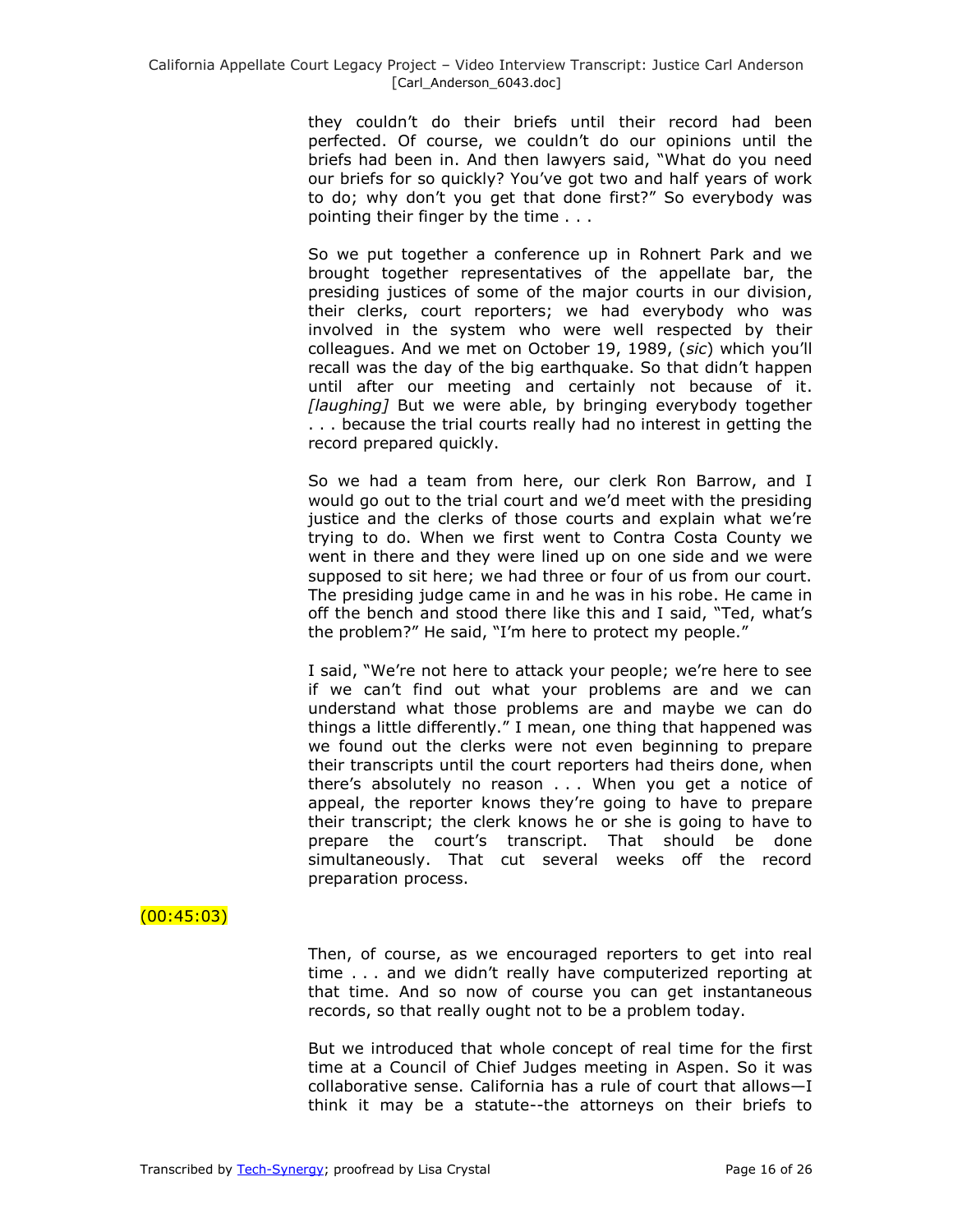stipulate between themselves to additional continuances of 60, 30 days, whatever, without the approval of the court; they don't have to show good cause. So everybody does it. I mean, this is the only state in the union that allows the attorneys to stipulate and decide when they're going to get their briefs in without a showing of good cause.

So we decided that wasn't a good idea; we're going to attack that. Asnd we got a lot of press, as you got some of it here, from the appellate lawyers; and so we got their attention and brought them on board. We backed off of this eliminating the stipulation because they promised us they would use it only judiciously, and I think they have. And then they came on board to help us with the delay reduction program, and we couldn't have done it without them. I'm talking about the California Academy of Appellate Lawyers basically. But also we had help from appellate lawyers in San Francisco who weren't members of the academy, and from Alameda County. So we were able to get everybody together working for a common goal and then, of course, to get the judges on key to get their opinions, to eliminate the backlog and to get the opinions out in a timely manner. Those were the major factors of getting this delay reduction program accomplished.

- Timothy Reardon: You have to be very pleased and proud of the accomplishments that you've had in this area—which are lasting, I might add. I came with the court in 1990, and I've seen the changes that were made and done at last till today. And I think, although I don't have all the statistics with me, I think it's fair to say that the First District now with the improvements that you made in it . . . They were difficult to implement in the sense that each division of the court kind of operates on its own; each justice of each division wants to make sure they do their own thing. So it took some great leadership—and I say that very sincerely—on your part to accomplish these things. Again, there are lasting accomplishments, because the First District, I think, is very current today.
- Carl Anderson: I'm delighted to hear that. *[laughing]*
- Timothy Reardon: That's a tribute to you and your efforts, clearly.

Carl, besides being associate justice, a presiding justice, an administrative presiding justice, you also filed a lot of opinions keeping with your philosophy. I'm not going to ask you to go through all of them by any means, but according to my statistics, I believe you filed approximately 260 published opinions during the course of your service with the court. Are there a few that stick out in your mind now as you kind of reflect on it? I know some justices respond to that question that—and I'm sure you would agree—that the opinion issued is really a collaborative effort by all members of the panel, with some occasional dissent; but there are a few that I'm sure with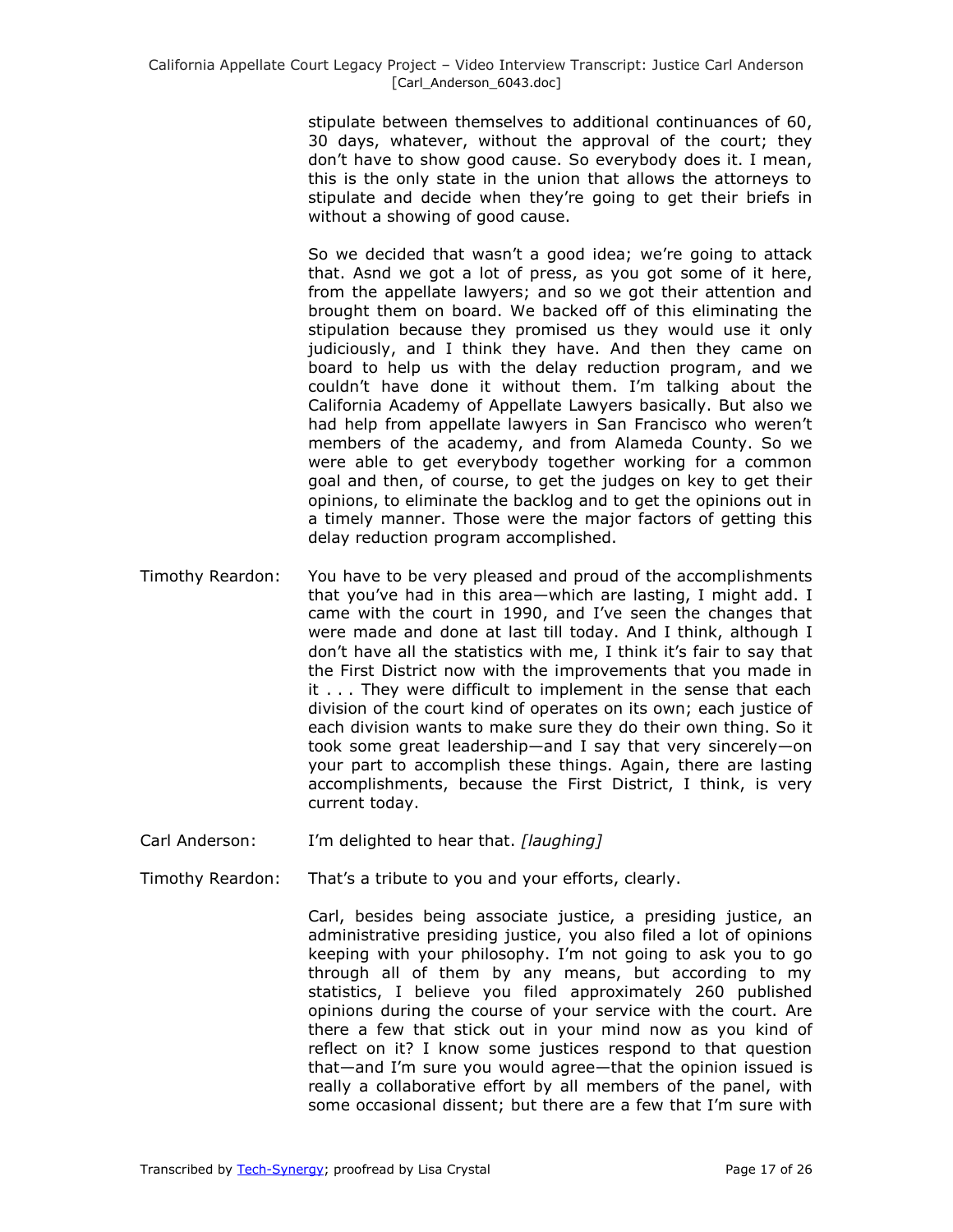that qualification you might have in mind that you'd like to talk about. Maybe not; I don't know.

Carl Anderson: Well, you're absolutely right. I mean, just because I was the author of the opinion, it's not my opinion; it's the opinion of the court. It's important to realize that. Somebody has to take the responsibility and sign off, and that just happens to be the way we assign these cases. But I guess if I had to look back . . . And I didn't go through those 260 opinions, but I think the one opinion that I remember most vividly is the one opinion that I authored and was published and is no longer on the books; you can't read it. It's an opinion that deals with separation of powers. The Legislature . . . I forget when it was, but the early turn of the decade, in the early '90s, the counties were running out of money.

### $(00:50:14)$

So the Legislature thought they're going to help out the counties. And so they passed a law that said if the county develops a memorandum of understanding with the county employees . . . that they can develop a memorandum of understanding with county employees to allow for a furlough day—they call it a furlough day, which is one day a month when everything would be dark and the county employees would be off and they wouldn't be paid for. And this would help the county's fiscal situation.

Well, they passed the legislation, and the County of Mendocino struck a deal with the bargaining factors of Mendocino County workers and got their furlough day and shut down the courts on Friday, the last Friday of every month. Well, the superior court judges said, 'Wait a minute, you can't have a labor negotiation strike down the courts. The courts are going to be open, the lights are going to be on, and we're going to be available to the public.‖ And so the superior court sued the County of Mendocino, and other judges were brought in, other trial judges brought in. The superior court judges were firm. They were absolutely right; this was a violation of separation of powers.

So the Legislature, to develop a mechanism to tell the courts when they're going to be operating . . . We can operate on Saturday and Sunday if we want to; we're an independent branch of government. So that came to our division, and I wrote the opinion, and 2-1 we affirmed, and on the grounds of separation of powers.

When I was a legislative advocate up in Sacramento for seven years, one of the busiest times of the year was July and August—all the bills are going to hearing. So the Legislature would always be in session on July 4th, and I always thought this is pretty phony, because I knew what their schedule was. And they left town after breakfast on Thursday and they got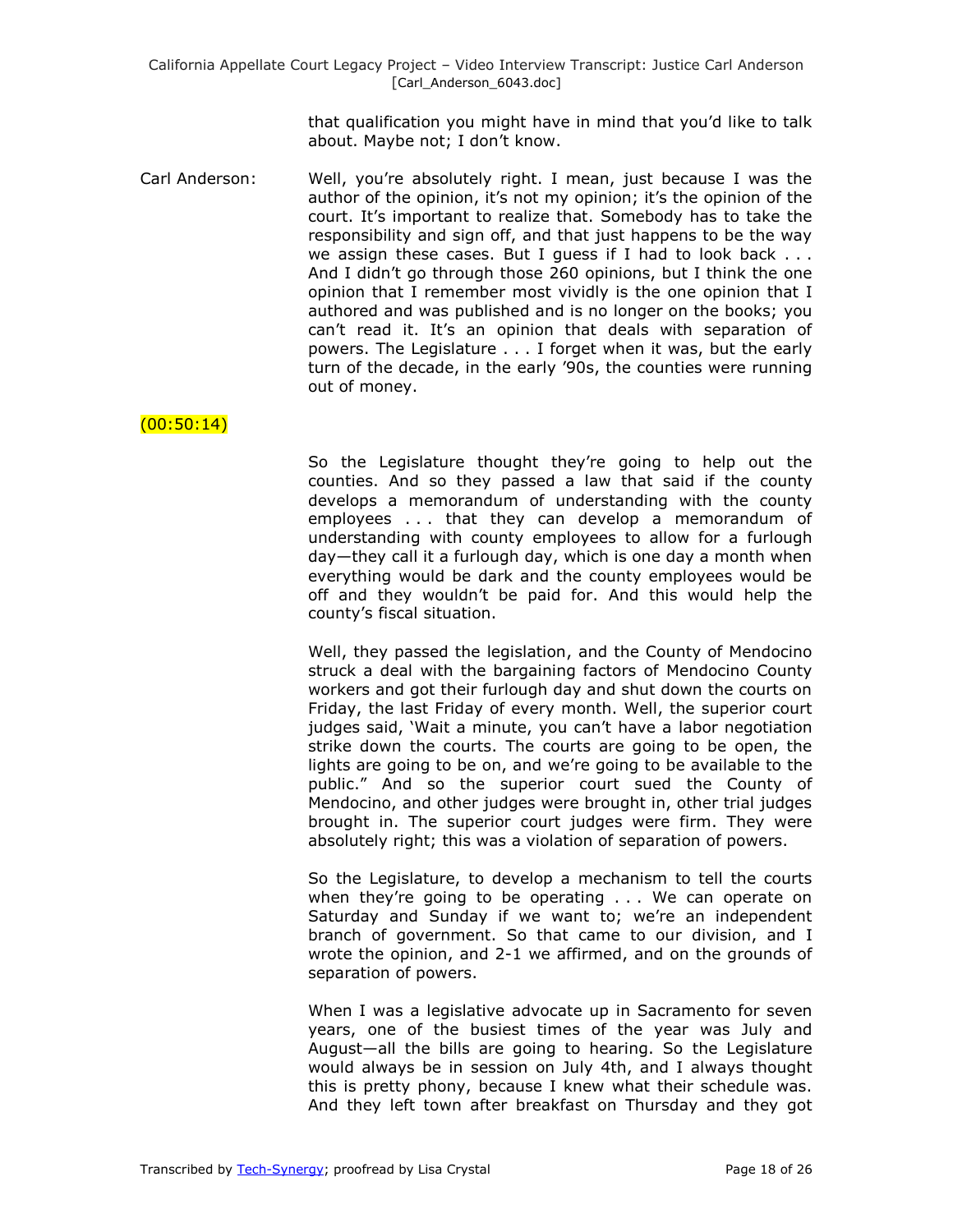back maybe before lunch on Monday; that was their schedule all during the year. But they were going to work on the  $4<sup>th</sup>$  of July. All of these school kids and kids were in there going through the Capitol, and here the Legislature is in session. What a hardworking Legislature this is! Could I as a judge say, "You will observe the birthday of this country like every other civilized branch of government is, and you'll not be in session on the 4th"? Of course I couldn't do that; that would be a violation of separation of powers because . . .

The Legislature is doing it to us, telling us when we're going to be open, when we're not going to be open. I said, "Are these equal branches? Come on." Well, it just happened the opinion was published on the first day of a CJA conference in which we for the first time were inviting senior legislators to meet with us, senior members of the Senate and the Assembly, so we felt that we should get a little closer with these folks and let them know what the district is really doing.

Well, the Legislature did not appreciate my opinion. Although I do recall Bill Vickrey, the Director of the AOC, when he saw the opinion, he said, "Oh, that is just so good; we are an equal branch of government.‖ *[laughing]* Well, there was a lot of animosity in the Legislature, and I think our colleague, Marc Poche, who dissented in this case, saw that coming. I thought it made sense to me; but nevertheless, the Supreme Court took the case and the Chief Justice reversed and wrote an opinion saying, "The Legislature can do that."

And shortly thereafter the judicial budget was approved and judges got a raise for the first time. I'm not saying that I'm responsible for judges getting a raise; but yeah, it happened pretty close in time. *[laughing]*

- Timothy Reardon: *[Laughing]* Who concurred with you on that opinion, if you remember?
- Carl Anderson: I can't; it might have been you. *[laughing]*
- Timothy Reardon: *[Laughing]* We concurred many times together, I know that; and the case sounds very familiar, but I can't recall at this moment either. But it sounds like a very wise, well thought-out opinion.
- Carl Anderson: Well, I'm sorry it's not around to look at it. I heard through the grapevine that Felix Stumpf, who was at the judicial college in Reno—who was teaching this subject of judges' separation of powers as part of one of his courses—cited that case as the best case in the nation with regard to that issue. It's hard to find that issue anywhere.

 $(00:54:56)$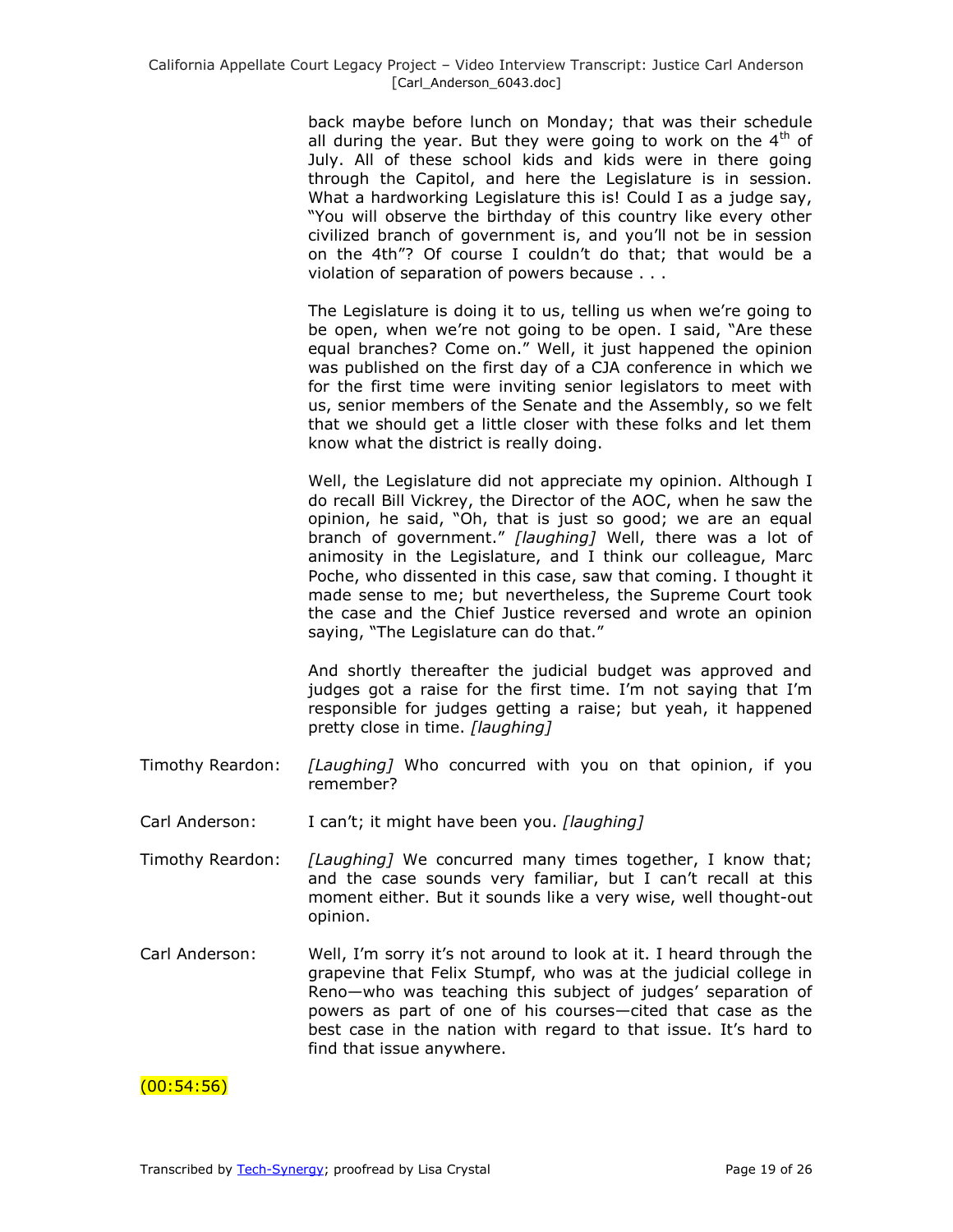California Appellate Court Legacy Project – Video Interview Transcript: Justice Carl Anderson [Carl\_Anderson\_6043.doc]

> A lot of that research goes back to the development of the Constitution, because there aren't a lot of case law on separation of powers with regard to the judiciary vis-à-vis the Legislature, something like this—and perhaps because the Legislature hadn't dared interfere before.

Timothy Reardon: I'm sure you've got a copy of the opinion somewhere, Carl. *[laughing]*

Carl Anderson: *[Laughing]* I don't have one. I'd love to find one.

Timothy Reardon: Well, maybe we can see what we can do about that.

Carl, one other interesting aspect of your career as a judge is— I'm sure you found it interesting—was the time you spent at the University of Virginia getting your LLM degree. That took two years, as I remember, because I was here by then. You had to write a thesis. I think delay reduction may have been the subject or topic of the thesis you wrote. Did you find that experience rewarding and interesting?

Carl Anderson: Yeah, yeah, Tim, it was the quintessential educational experience. If you can just figure that 30 judges are selected throughout the country—all of us appellate judges except for one superior court judge—and they're selected because they're not only intelligent enough to take the course, but they really have the interest in learning. The idea was to teach us what's happened since law school. A lot of new concepts have come in—educational theories, law and economics—something that we never had exposure to. So contemporary criminal practice ... a lot of new ideas, UN treaties, and even studying Communist Germany's constitution at one point; that got off the agenda pretty quickly when the wall came down.

> But there were concepts in jurisprudence that since law school . . . but all in a very academic situation. But you've got 30 students who have come because they really want to learn, and then you've got the professors who were selected, and it was an honor for them to be selected to teach us. They were selected because they want to teach. So you've got a classroom of people that want to learn and a bunch of professors that want to teach, and you don't have to get a grade in this course or get a certificate to earn your livelihood. You're just there because you want to learn.

> Although we did have blue books, and we did have the honor system, and we did have finals, and we had six weeks of intensive study for two summers, and then we had to do a thesis. You're right, I did my thesis on . . . actually, one of the concepts of delay reduction was should we have time standards—in other words, a standard. The ABA had floated and actually adopted a standard for appellate practice that said,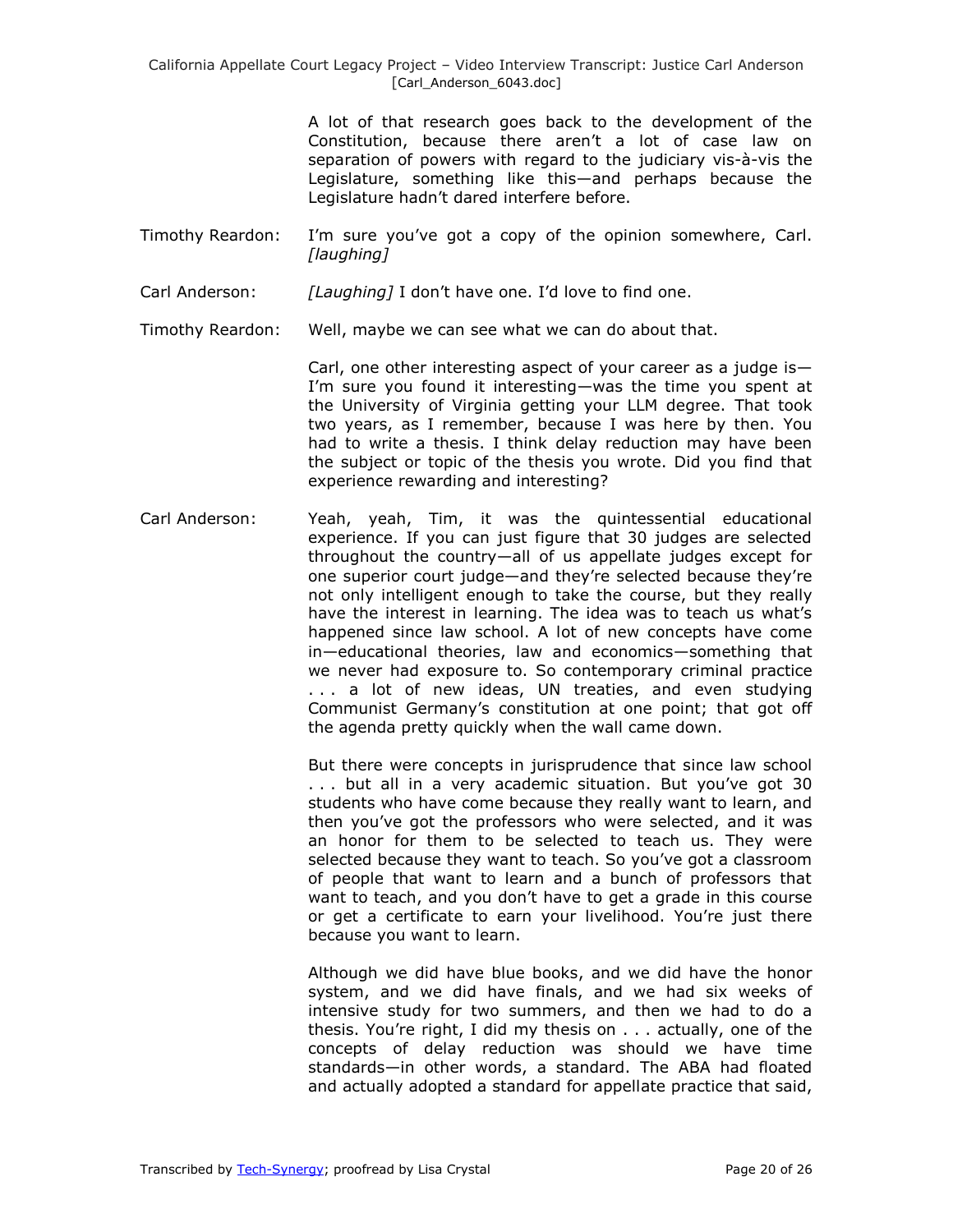―Every appellate court in every jurisdiction should decide every appeal within 280 days."

Well, it's nonsense; it doesn't make sense, because our intermediate appellate courts throughout the country are very, very different. They're not like in California, a general jurisdiction with everything except capital cases. Some don't have jurisdiction over certain felonies, serious felonies. Some have jurisdiction over sentencing, which is something that we don't get too involved in. Some appellate courts, like Iowa, everything is appealed to the Iowa Supreme Court, and they decide what they're going to have the intermediate appellate court do. It's called the deflection system; it goes back down from the Supreme Court, whereas ours is going up, percolating up from the trial to the appellate to the Supreme Court.

In some states intermediate appellate courts are statewide jurisdiction; some are geographical like California is, Louisiana. So everybody was so different that it doesn't make sense to set the same standard for all these different courts. And it also doesn't make . . . As you well know, every appeal is different. Some appeals should be decided within 100 days. Other appeals that are long and complex, like the technical equities case that you were on that . . . and we had records coming up from Santa Clara County on CDs. We were just learning how to work CDs then, and whether to erase or not to erase.

- Timothy Reardon: That was really a—
- Carl Anderson: That was a big case. That case, if you did that in 280 days, you would not be doing your duty, because you would not have read the record; and we can't do that. So that's interesting, because about that time when we were having our delay reduction project, the ABA was revising and revisiting all of its standards of judicial administration.

#### $(01:00:05)$

They appointed a commission to do that. They spent two years redoing the trial court standards and then they got to the appellate court, intermediate appellate court, and the Supreme Court. They looked around and realized they had a couple of Supreme Court justices, but they didn't have one intermediate appellate justice on that commission. Now, how they got through the trial court standards without an intermediate appellate justice on that commission who reviews the trial court's rulings, I don't know, but they did.

So somehow they appointed me. And that was a very unhappy experience because I came in in the middle of . . . These people had bonded, and when I suggested to them that their 280-day standard for disposing of all appeals in all intermediate appellate courts should be  $\ldots$  I had suggested that that was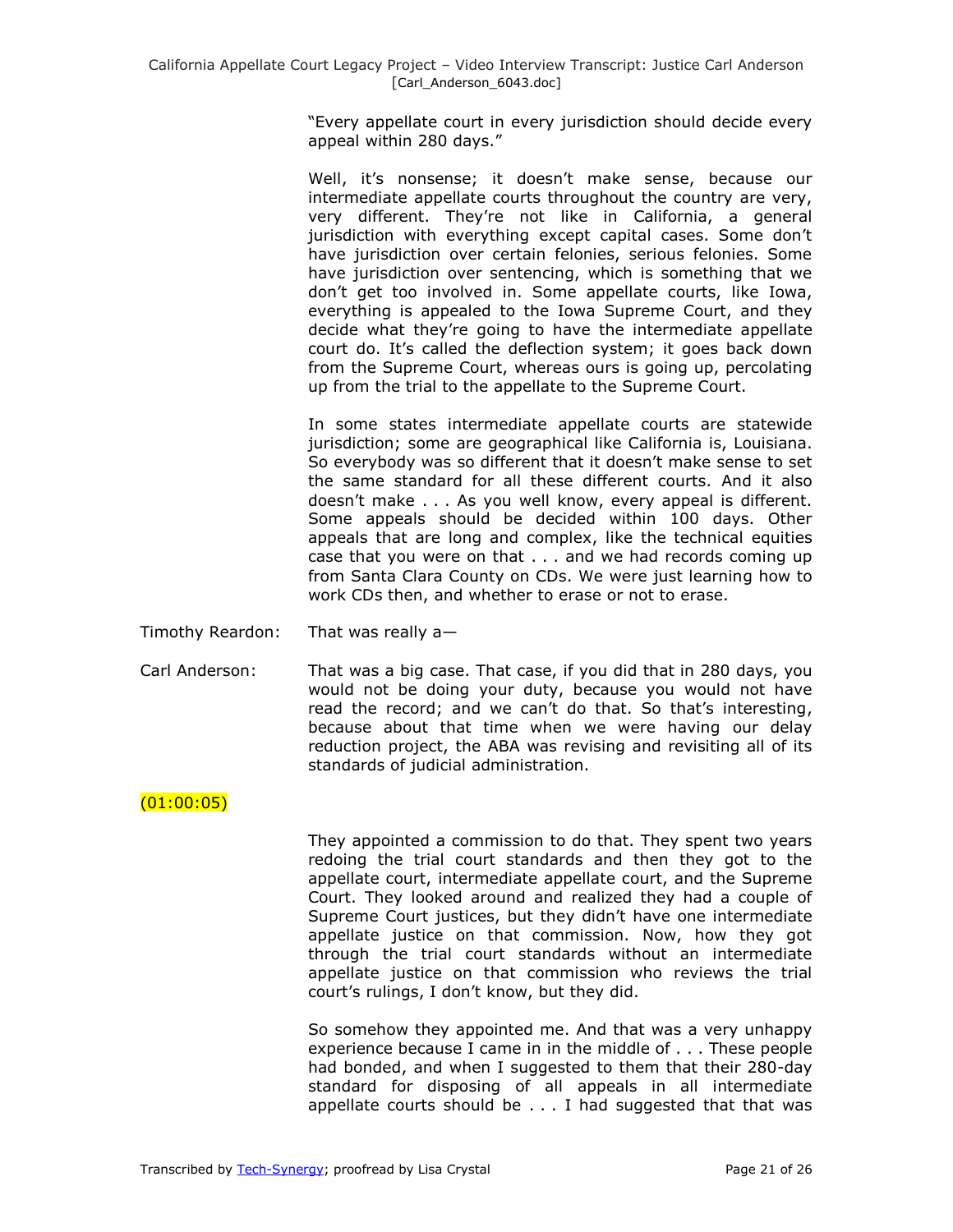ludicrous. I was outvoted eventually. So I said, "Well, I've got to appeal this. I've got to take this to the Judicial Division, because I think the reasoning, you can't support the reasoning for that kind of an absolute standard."

So I took it to the Judicial Division; that had never been done before. But of course I lobbied each one of the representatives—and I learned that in Sacramento a few years ago—talked to them about it.

Yeah, the Judicial Division is composed of representatives of different conferences. The appellate judges conference is one of six. They have specialized appellate judges; specialized judges; traffic judges, that sort of thing; superior court judges; federal court judges. And then there is the appellate judges conference; it includes the intermediate appellate judges and Supreme Court judges. So there are six different conferences that make up that division.

So I lobbied each one of them individually and convinced them, answered any questions they had, convinced them that this didn't make sense. Of course the lobbying aspect is something I learned from Sacramento—that you don't go in a committee cold; you talk to people and find answers to the questions before they go in to vote, and you give them that opportunity. And they may vote for you or they may not, but at least you've given them the opportunity to ask a question. So I did that here; I didn't just go cold.

And the Judicial Division refused to adopt the 280 standard. They adopted my replacement, which was that each court should be encouraged to develop its own time standard, based upon its own jurisdiction and its own caseload. And so that is what the appellate judge . . . the ABA now, American Bar Association Judicial Division standards for appellate courts, that is the standard.

- Timothy Reardon: So it was a very significant victory, I would say.
- Carl Anderson: My thesis at UVA was why . . . because there was some concern that they would adopt this in California. So my thesis was why the 280-day standard was not appropriate for California. So we didn't want appellate judges being judged by some ridiculous standard that had no relationship to the workload or the complexity of the cases, then being, the press saying, well the First Appellate District doesn't meet the standard. This arbitrary standard, we're not meeting it. It doesn't look good and it's not fair. So that was the basis of my thesis, which was ultimately published by USF.
- Timothy Reardon: I am aware of that. But that was a significant, I would say, personal victory for you, to overcome this artificial standard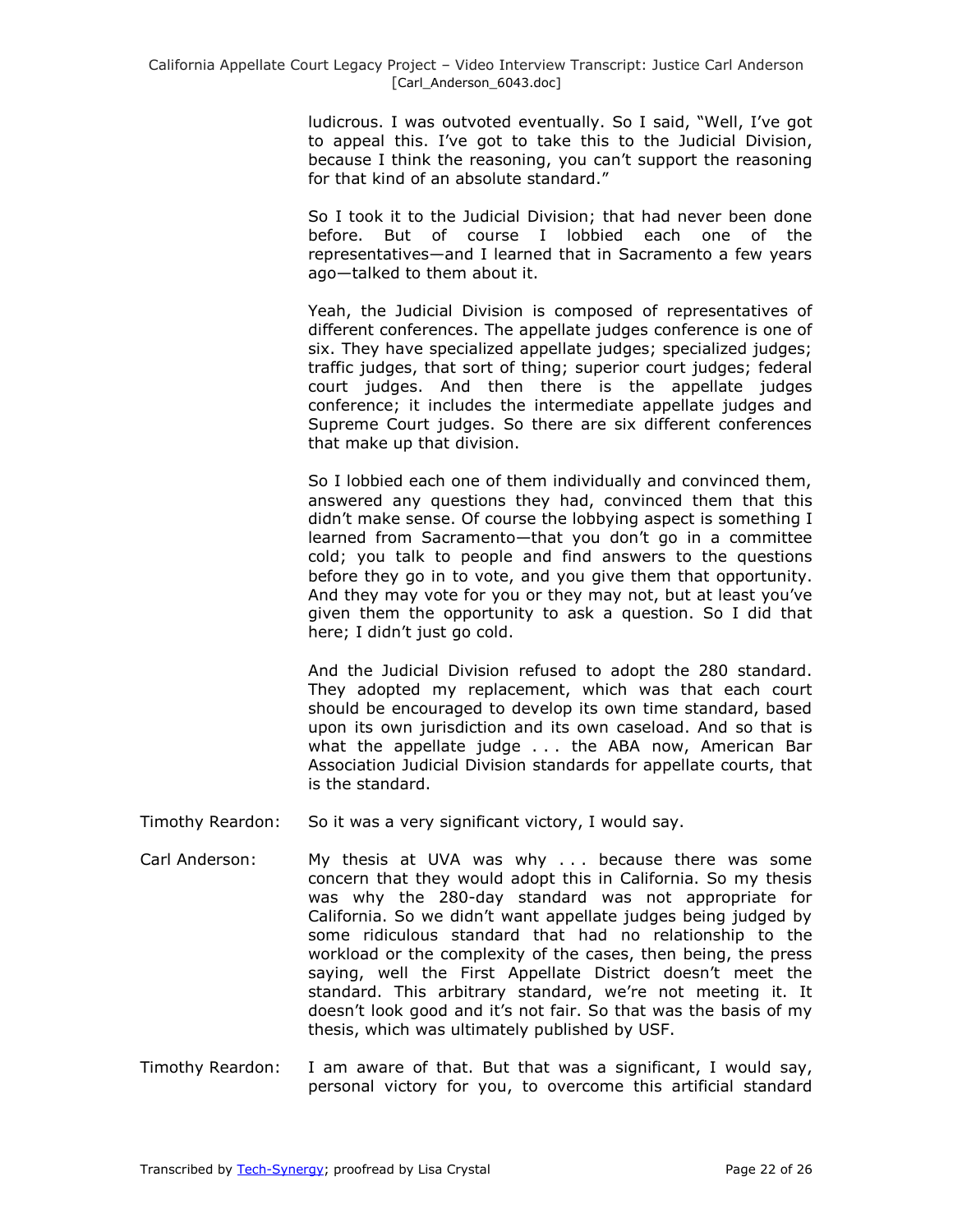that they were working on—and incorrect in my opinion, as is yours.

This is a question that opens up a lot of areas; but let me just say, over the many years you have served as a trial judge and a justice of the appellate court, what changes, if any, do you consider the most significant? I know that is a very broad question, but maybe there are a few things that you have experienced over the course of your judicial career that you consider significant developments, either for the better or for the worse.

Carl Anderson: The first change that comes to mind is just greeting you this morning from afar and walking in these spacious hallways, spacious offices, and remembering that we were in about onetenth of this space when I was first appointed back in 1984 sort of an afterthought over in what was then the new part of the building. So I would say you've done very well. *[laughing]*

# $(01:05:06)$

*[Laughing]* As I understand, your budget's not a problem; you're not taking furloughs, nonpaid furloughs. You seem to be well staffed, and they have money even for interviews like this. This is something, a luxury that we never had when I was on the court. I think you look back at the changes . . . obviously I think when I came on the court the AOC has changed dramatically, the Administrative Office of the Courts. When I came on the court, we had a Director of the AOC and a few other people, and maybe 20 employees—maybe a few more, I don't recall. They basically spent their time in helping us, the appellate courts. They weren't involved with the trial court at all; trial court was a different fiefdom. And maybe that was good or bad. But you talk to trial judges and they now claim that their administration is governed by the AOC, their budgets are governed by the AOC. Their facilities are now owned by the State of California, governed by the AOC. And if you look at the AOC and their bureaucracy, they have a department for all of these different things; they have grown dramatically.

So I suppose you could say that the bureaucratization of the judiciary in recent years is something that many of us are concerned about with regard to its effect upon the independence of the judiciary. It may be more efficient. So I think we have to be careful about how far we go and how much power we give to one centralized authority over the judiciary. Judges are independent people. People expect that they're going to have their independent thinking. They're not going to have a format on how to decide unlawful detainer cases that comes from on high. We're supposed to figure this out ourselves. We're intelligent; we're supposed to do that.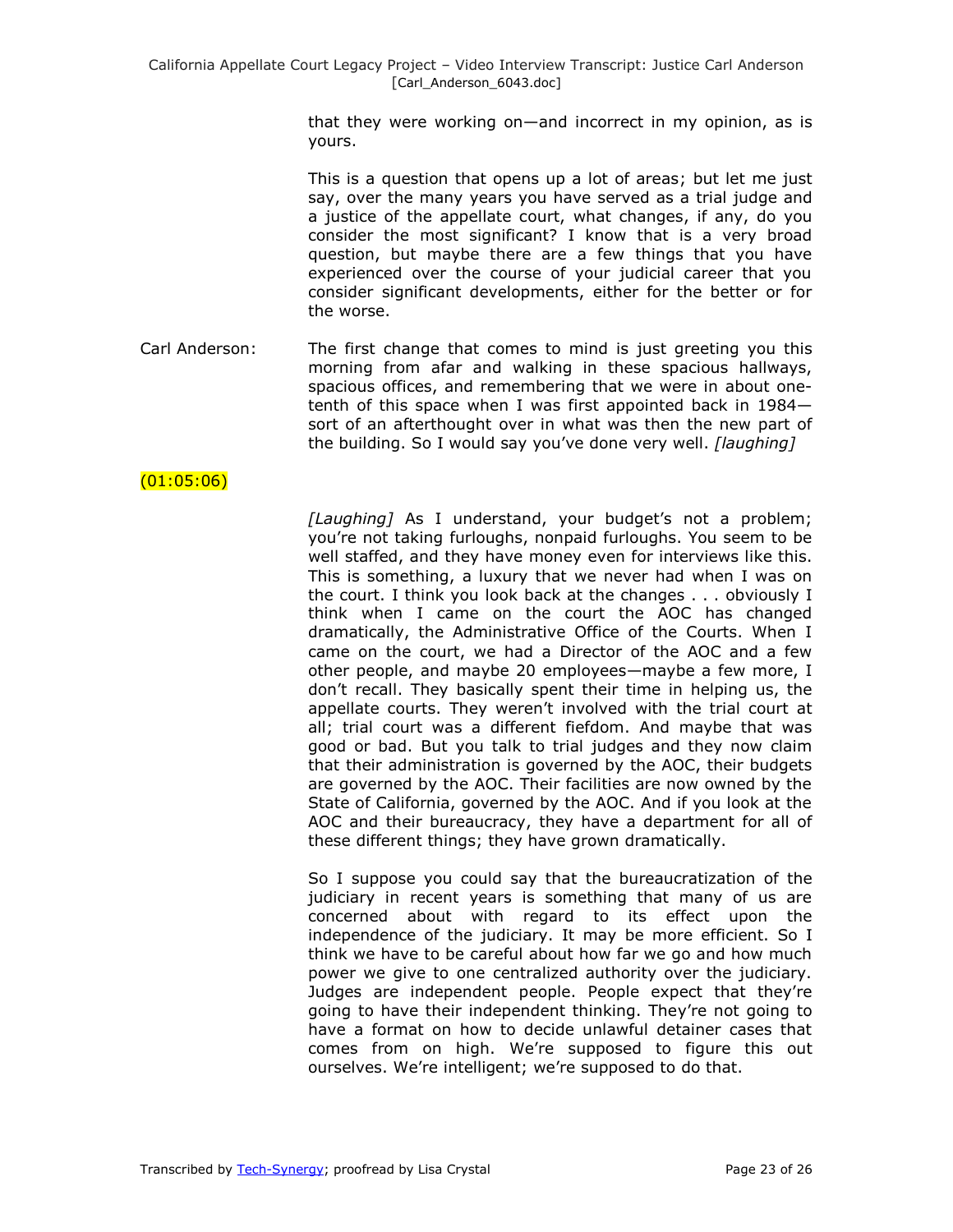That's the way judges worked in the former Soviet Union. I'm not saying that that's coming; I'm just saying I fear for that.

The other thing for the better—education for sitting judges has really improved; no question about that. The Judicial College coming into prominence. The State of California being involved in the judicial college in Reno; our judges going there. When I was first appointed, California judges were not allowed to go out of state. All the knowledge that we needed to be a good judge resided in California. Then I recall Harry Low, who was the PJ of Division Five, who was my assistant APJ, got me involved in the Council of Chief Judges of the intermediate appellate court, a nationwide organization of intermediate appellate judges, chiefs. And we have a seminar every year, and the purpose of that seminar is to teach us how to be chiefs.

Well, there is nothing in California that teaches how to be a chief judge. And these are things you don't learn in the law school. You don't learn how to motivate colleagues. You don't learn how to lead judges; someone said it's like leading cats. *[laughing]* You don't learn that in law school. You don't learn that anywhere in California. You'll learn that in these seminars that we're having with the chief judges. Learning budgets, administrative problems, personnel problems, how to deal with personnel—personnel that you're hiring, your staff.

All of these things are subjects that are discussed formally with professors and practitioners who are brought into seminars, and amongst ourselves as chiefs. So I learned more in that organization about being a chief judge and an APJ than I learned anywhere else. And I'm here to say that all the knowledge about how to be a good judge doesn't exist in the state of California. I'm glad to see that California has recognized that there are these other organizations that are going to assist you for specific things. And that Council of Chief Judges is. I certainly recommend that every PJ be a member of that. And they were affiliated with the ABA; they're now operating out of the office of state courts.

- Timothy Reardon: It's still going; it's still going strong, as you know. Okay.
- Carl Anderson: Yes, yes.
- Timothy Reardon: Well, Carl, you had retired, unfortunately for the courts and personally for me, in 1997. What have you been doing in retirement since 1997?

# (01:10:00)

Carl Anderson: Well, I've been doing what some people refer to as private judging. I have been a full-time neutral, mediating and arbitrating, affiliated with the American Arbitration Association, keeping busy full time, enjoying it. The day that I don't want to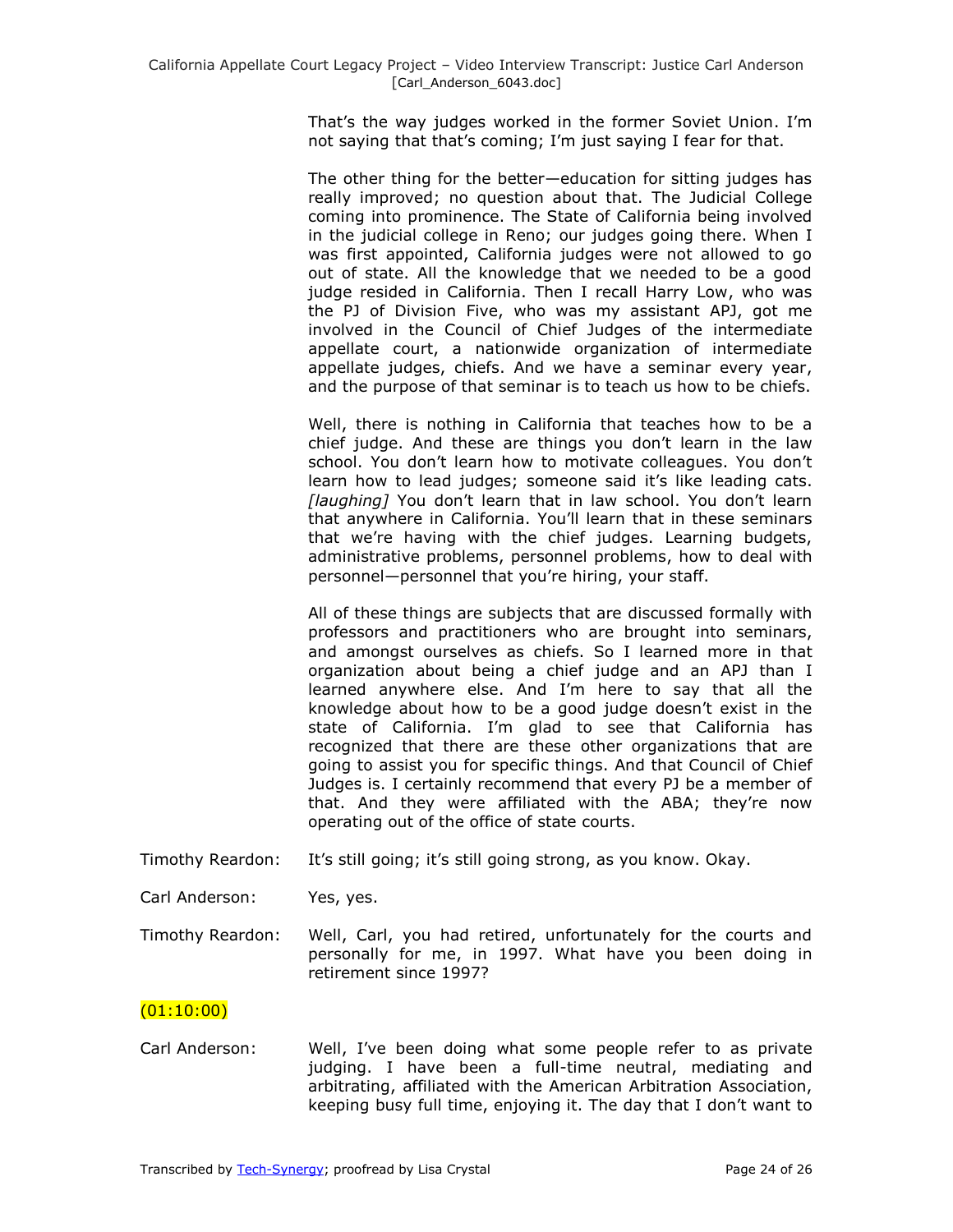do this is the day that I won't do it. I don't have to do it. Fortunately, we have a nice retirement, and I can live on that. But I like keeping busy. I know some of our colleagues have retired and they say never want to read another law book. You've spent all your life, from law school on, trying to be a lawyer and a practitioner and then a judge, and I just don't feel like losing all that. And I can't play golf and bridge all week long and feel satisfied.

So this is what I'm doing. And the practice has become in arbitration that so many complex cases are now going to arbitration, civil complex cases, that they're involving three arbitrators instead of just one. Arbitration is supposed to be efficient and inexpensive. They're imposing a litigator's mode of discovery on it, and you've got to be careful about that because it's getting expensive. But it's expensive to have three, especially three retired judges, sitting as arbitrators on cases. But boy, we get much better opinions, much better, much better opinions, and it's just like being back in the Court of Appeal; it's really fun. You've got somebody to kick ideas off of and ideas come from different places; and you write much better opinions and you make much better decisions. But it's expensive, there's no question about it.

So that's what I've been doing. And I love the three-judge panels. It seems like the last couple of years that's all I've been on now, and probably chair of most of them. So sometimes it's a little difficult when you get some of your former colleagues in the Court of Appeal sitting there, and chairing, trying to lead them again. But it's a challenge.

- Timothy Reardon: Well, it sounds like it is. But it sounds like you're enjoying it. This is kind of an Oprah Winfrey question, but I'll ask it anyway. How would you like to be remembered in terms of your obviously long and distinguished judicial career? You have been an excellent trial judge, an outstanding appellate court justice; you've been an outstanding leader for this court for many years. You haven't lost any of your energy. And I speak personally on this, as you were my PJ in here, Division Four, a pleasure to have worked with you. But is there any terse, brief comment that you could make with respect to how you'd like to be remembered?
- Carl Anderson: Well, in one word I would say "fair." "He was a fair judge. He listened to everything that litigants had to say and rendered a reasoned opinion based upon fairness, completely impartial." That I was a fair administrator—fair to all the employees that we worked with, fair to my colleagues. Honest and candid. But it all is sort of summed up in the word "fair." I think that's what . . . as a judge I don't think there could be any higher accolade; and that's certainly what we strive for, is to be fair.